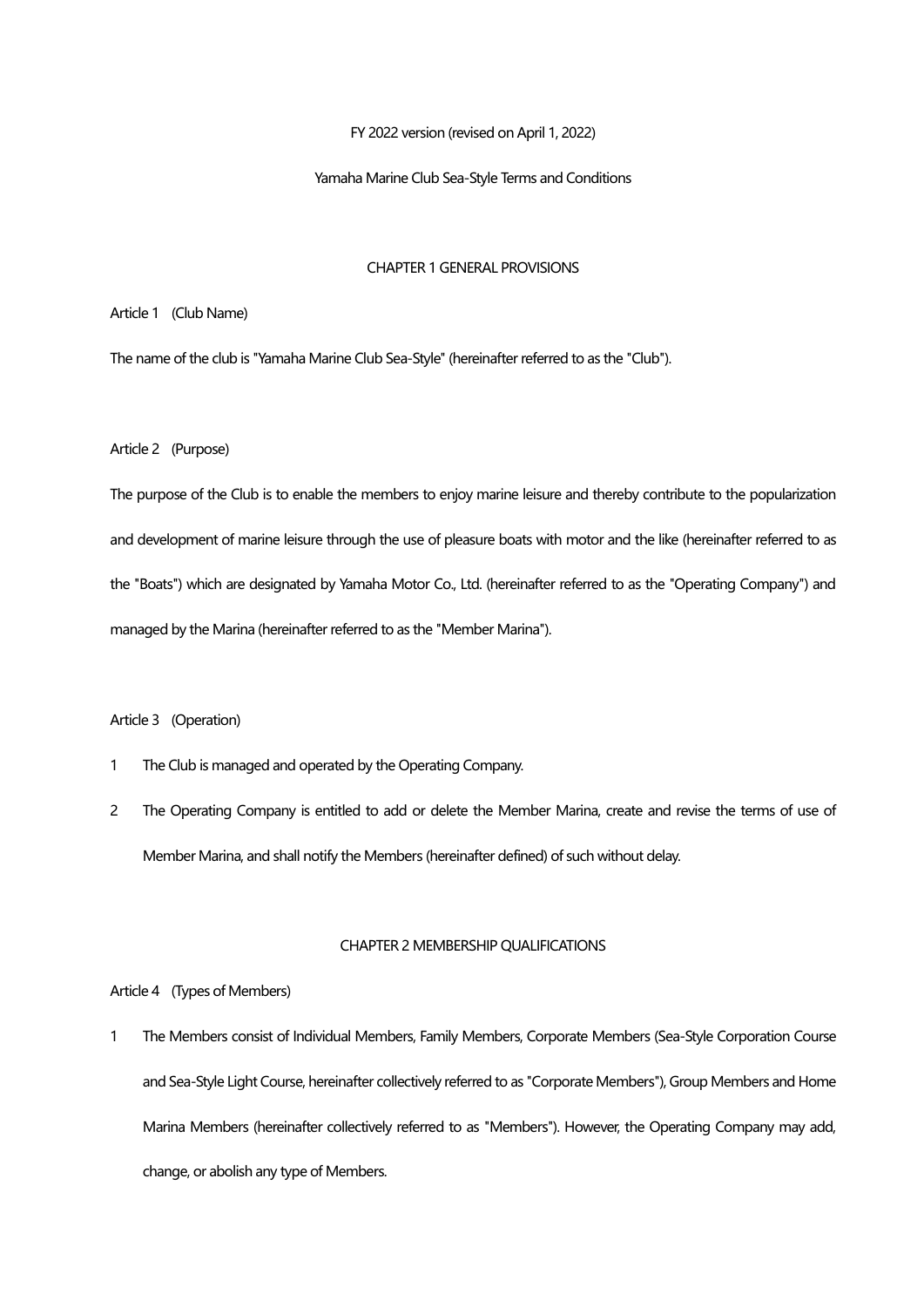- 2 Individual Members shall mean those who satisfy the qualifications stipulated in Paragraph 1 of Article 5 and have been admitted to the membership by the Operating Company pursuant to Paragraph 2 of Article 6.
- 3 Family Members shall mean those who satisfy the qualifications stipulated in Paragraph 2 of Article 5 and have been admitted to the membership by the Operating Company pursuant to Paragraphs 3 and 4 of Article 6 (hereinafter referred to as "Parent Members") and those who have been admitted to the membership by the Operating Company pursuant to Paragraphs 5 and 6 of Article 6 (hereinafter referred to as "Child Members").
- 4 Corporate Members (Sea-Style Corporation Course) shall mean those who satisfy the qualifications stipulated in Paragraph 3 of Article 5 and have been admitted to the membership by the Operating Company pursuant to Article 7.
- 4 -2 Corporate Members (Sea-Style Light Course) shall mean those who satisfy the qualifications stipulated in Paragraph 3-2 of Article 5 and have been admitted to the membership by the Operating Company pursuant to Article 7-2.
- 5 Group Members shall mean those who satisfy the qualifications stipulated in Paragraph 4 of Article 5 and have been admitted to the membership by the Operating Company pursuant to Article 8.
- 6 Home Marina Members (hereinafter referred to as "HM Members") shall mean those who satisfy the qualifications stipulated in Paragraph 5 of Article 5 and have been admitted to the membership by the Operating Company pursuant to Article 9.

## Article 5 (Membership Eligibility)

- 1 An Individual Member shall be 18 years old or older and holds a Permit of Boat's Operator of Second Class (within 5 miles from shore) or of a higher class or a Permit of Special Boat's Operator (hereinafter "Individual Membership Qualifications"); provided, however, one who is a member of or involves in anti-social organizations such as organized crime groups is not eligible to membership.
- 2 For Family Members, the Individual Membership Qualifications apply to the Parent Members. The Child Member shall be one who satisfies the Individual Membership Qualifications and is the spouse of or within the first degree of kinship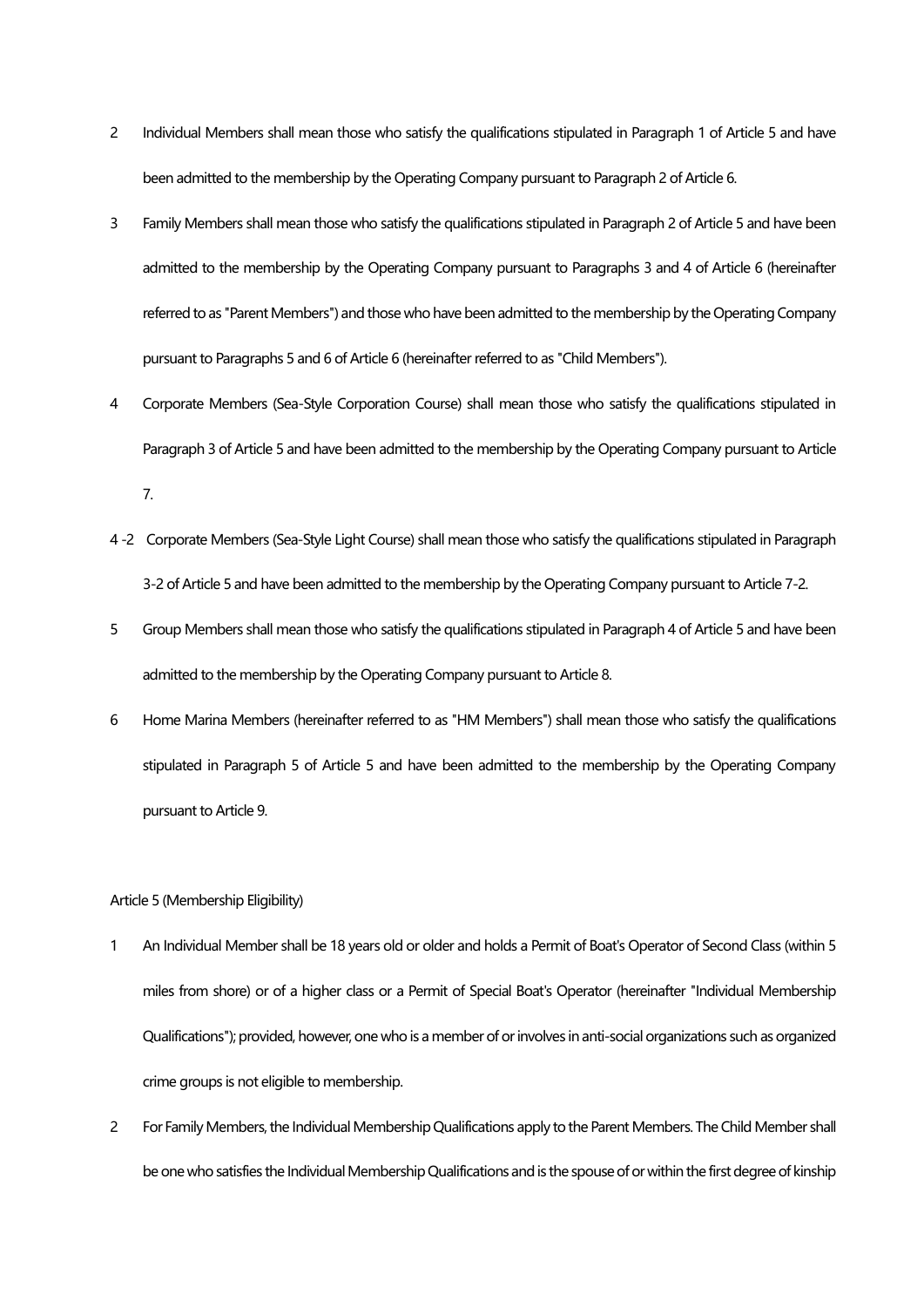of the Parent Member. The number of Child Members shall be up to two (2) per Parent Member.

- 3 A Corporate Member (Sea-Style Corporation Course) shall be a company or an organization with registered legal personality in Japan, provided, however, that one (1) to three (3) of its members shall satisfy the Individual Membership Qualifications.
- 3 2 A Corporate Member (Sea-Style Light Course) shall be a company or an organization with registered legal personality in Japan.
- 4 A Group Member shall be a group (legal personality is not required) of members who satisfy the Individual Membership Qualifications.
- 5 An HM Member shall be:
	- (1) one who satisfies the Individual Membership Qualifications and has concluded a boat, yacht, or water motorcycle storage agreement with the Member Marina; or
	- (2) one who satisfies the Individual Membership Qualifications and is a director or employee of theMember Marina; provided, however, that the Family Members are not eligible for HM Membership.

Article 6 (Procedures for Admission of Individual Members and Family Members)

- 1 An individual who wishes to join the Club as Individual Member shall remit the membership application fee to the account of the financial institution designated by the Operating Company and submit the prescribed membership application form to the Operating Company with a certificate of remittance, a copy of the Permit of Boat's Operator (a copy of the back shall be included where conditions such as limitation to equipment apply) and other documents designated by the Operating Company.
- 2 An individual who wishes to join the Club as Individual Member shall acquire membership and be admitted to the Club on the day when the Operating Company accepts the application set forth in the preceding paragraph and issues the membership card. Admission may be denied by the examination of admission.
- 3 An individual who wishes to join the Club as Parent Member shall remit the membership application fee to the account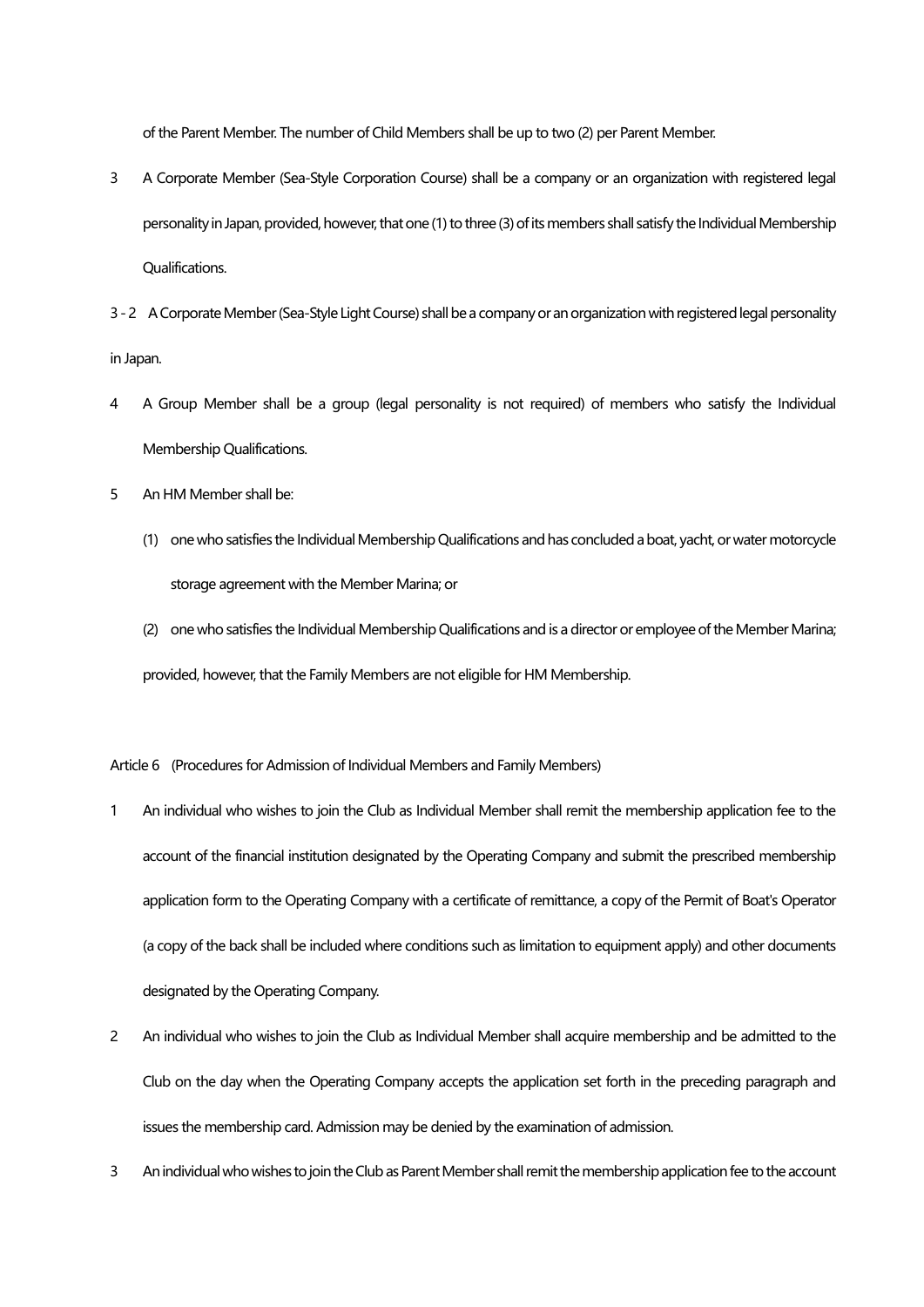of the financial institution designated by the Operating Company and submit the prescribed membership application form to the Operating Company with a certificate of remittance, a copy of the Permit of Boat's Operator (a copy of the back shall be included where conditions such as limitation to equipment apply) and other documents designated by the Operating Company.

- 4 An individual who wishes to join the Club as Parent Member shall acquire membership and be admitted to the Club on the day when the Operating Company accepts the application set forth in the preceding paragraph and issues the membership card. Admission may be denied by the examination of admission.
- 5 A Parent Member who wishes to have a family member join the Club as Child Member shall remit the membership application fee to the account of the financial institution designated by the Operating Company and submit the prescribed application form for membership to the Operating Company with a certificate of remittance, a copy of the family member's Permit of Boat's Operator (a copy of the back shall be included where conditions such as limitation to equipment apply) and other documents designated by the Operating Company; provided, however, that in the event there is one existing Child Member, the remittance of application fee and the certificate of remittance thereof is not required for the application for a second Child Member.
- 6 The family member of a Parent Member who wished to join the Club as Child Member shall acquire membership and be admitted to the Club on the day when the Operating Company accepts the application set forth in the preceding paragraph and issues the membership card. Admission may be denied by the examination of admission.
- 7 In addition to the obligations that the Parent Member is independently liable for, the Parent Member shall jointly and severally liable for all obligations that the Child Member is liable for except for the obligations stipulated in Paragraphs 2 and 3 of Article 27.

Article 7 (Procedures for Admission of Corporate Members (Sea-Style Corporation Course))

1 A company or organization that wishes join the Club shall remit the membership application fee and the annual membership fee to the account of the financial institution designated by the Operating Company and submit the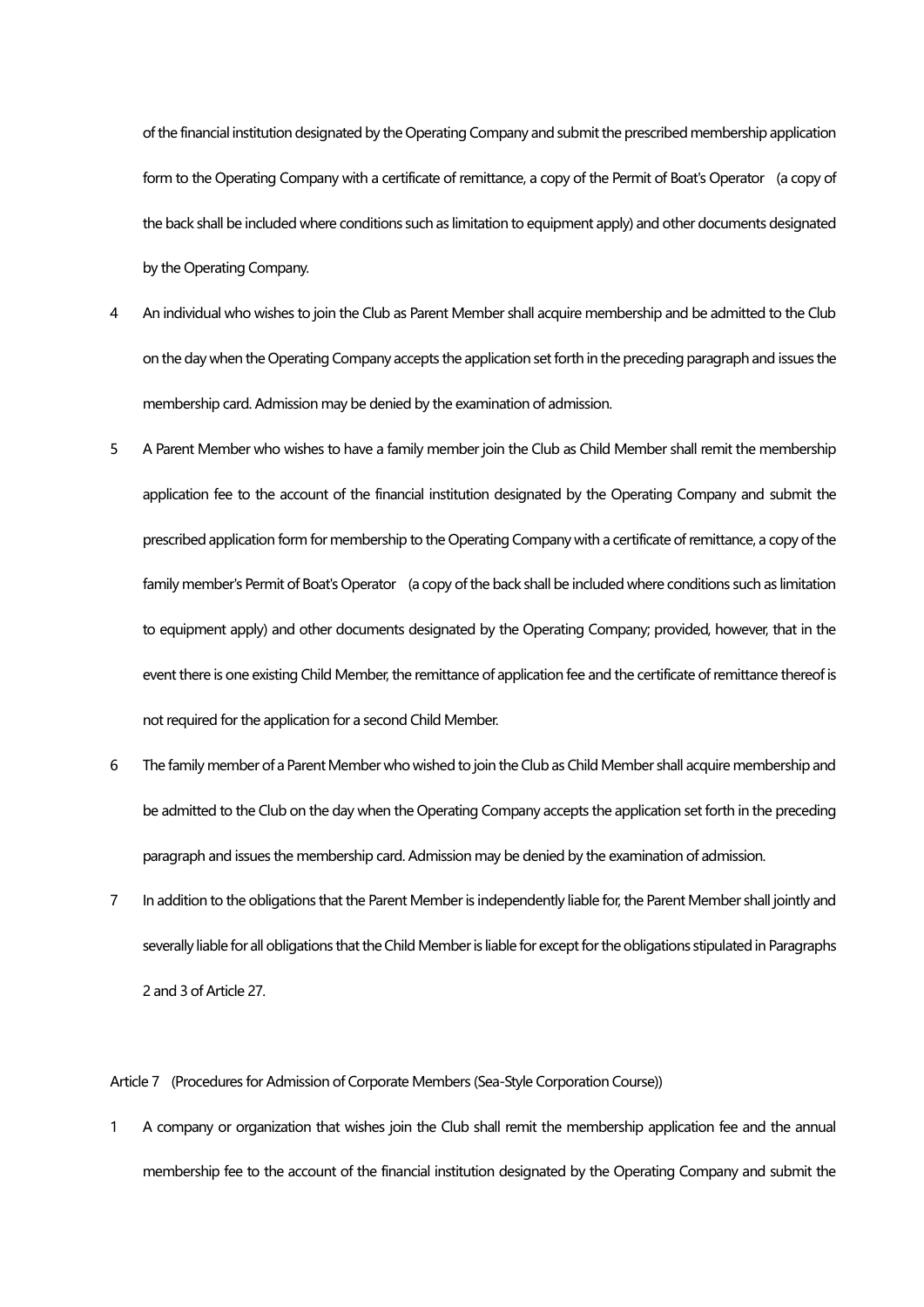prescribed membership application form to the Operating Company with a certificate of remittance, a copy of the Permit of Boat's Operator (a copy of the back shall be included where conditions such as limitation to equipment apply) of one to three member(s) whom it wishes to join the Club, and other documents designated by the Operating Company.

- 2 A company or organization that wishes to join the Club shall, per application, have one (1) to three (3) member(s) satisfying Individual Membership Qualifications and shall appoint a corporate administrator when applying for membership set forth in the preceding paragraph.
- 3 A company or organization that wishes to join the Club shall acquire membership and be admitted to the Club on the day when the Operating Company accepts the application set forth in Paragraph 1 and issues the membership card. Admission may be denied by the examination of admission.

Article 7-2 (Procedures for Admission of Corporate Members (Sea-Style Light Course))

- 1 A company or organization that wishes to join the Club shall remit the membership application fee and the annual membership fee to the account of the financial institution designated by the Operating Company and submit the prescribed membership application form to the Operating Company with a certificate of remittance and other documents designated by the Operating Company.
- 2 A company or organization that wishes to join the Club shall appoint a corporate administrator when applying for membership set forth in the preceding paragraph.
- 3 A company or organization that wishes to join the Club shall acquire membership and be admitted to the Club on the day when the Operating Company accepts the application set forth in Paragraph 1 and issues the membership card. Admission may be denied by the examination of admission.

## Article 8 (Procedures for Admission of Group Member)

1 A member of any group that wishes join the Club shall remit the membership application fee and the annual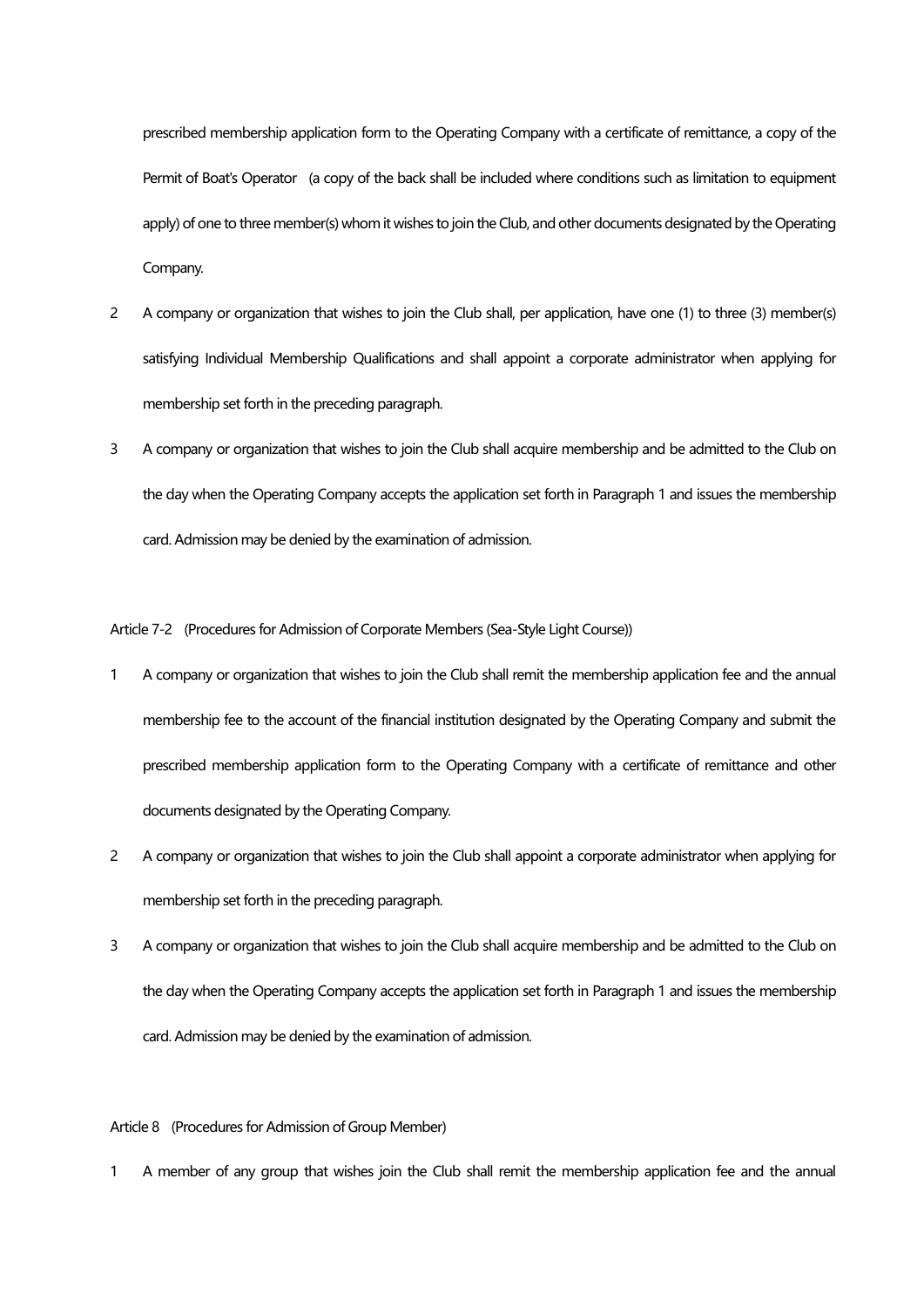membership fee to the account of the financial institution designated by the Operating Company and submit the prescribed membership application form to the Operating Company with a certificate of remittance, a copy of the Permit of Boat's Operator (a copy of the back shall be included where conditions such as limitation to equipment apply) of those who wish to join the Club as Group Member, and other documents designated by the Operating Company.

- 2 A member of any group that wishes to join the Club shall designate the number of units, the number of additional cards and the representative of the group when applying for membership set forth in the preceding paragraph.
- 3 A member of any group that wishes to join the Club shall acquire membership and be admitted to the Club on the day when the Operating Company accepts the application set forth in Paragraph 1 and issues the membership card. Admission may be denied by the examination of admission.

#### Article 9 (Procedures for Admission of HM Members)

- 1 An individual who wishes to join the Club as HM Member shall pay the usage registration fee to the Member Marina with which the individual has concluded a boat storage agreement or the Member Marina for which the individual works as a director or employee, and shall submit the prescribed membership application form through the Member Marina to the Operating Company with a copy of the receipt and other documents designated by the Operating Company.
- 2 An individual who wishes to join the Club as HM member shall acquire membership and be admitted to the Club on the day when the Operating Company accepts the application set forth in the preceding paragraph and issues the membership card. Admission may be denied by the examination of admission.

# Article 10 (Membership Term)

1 The membership term for Individual Member shall be one (1) year from the day of acquisition of membership; provided, however, unless other intention is manifested by the Operating Company or the Individual Member two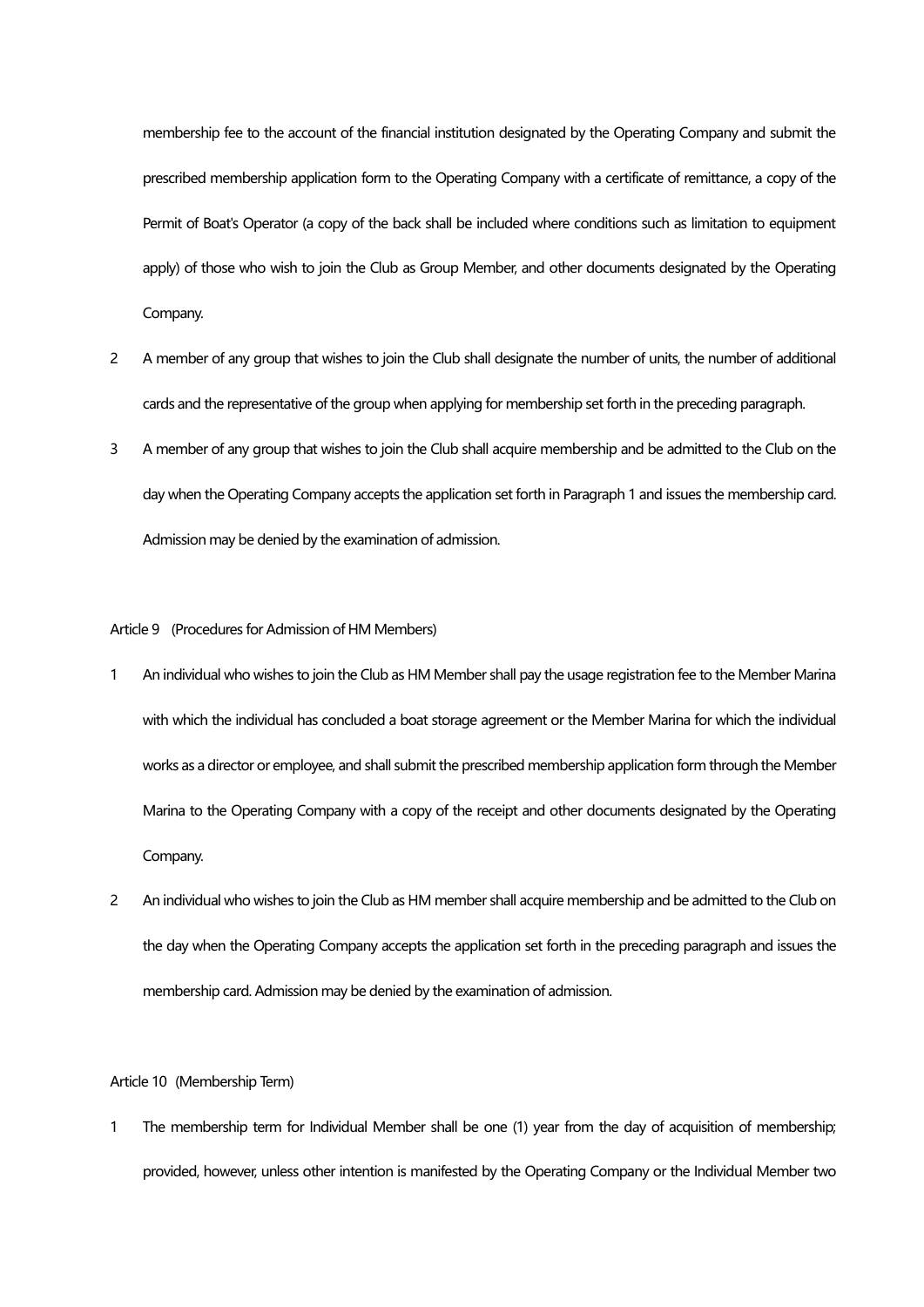months prior to the expiration of the term, the term shall be extended for another year under the same conditions, and the same shall apply thereafter.

- 2 The membership term for Parent Member of Family Member shall be one (1) year from the day of acquisition of membership. The membership term for Child Member shall be the same as that of the Parent Member.
- 3 The membership term for Corporate Member (Sea-Style Corporation Course) shall be one (1) year from the day of acquisition of membership, and the same shall apply to its member(s).
- 3-2 The membership term for Corporate Member (Sea-Style Light Course) shall be one (1) year from the day of acquisition of membership.
- 4 The membership term for Group Member shall be one (1) year from the day of acquisition of membership.
- 5 The membership term for HM Member shall be one (1) year from the day of acquisition of membership; provided, however, unless other intention is manifested by the Operating Company, Member Marina or HM Member two months prior to the expiration of the term, the term shall be extended for another year under the same conditions, and the same shall apply thereafter.

# Article 11 (Non-Refund of Membership Fee)

- 1 Upon acceptance as per Paragraphs 2, 3 and 4 of Article 6, Paragraph 3 of Article 7, Paragraph 3 of Article 7-2 and Paragraph 3 of Article 8, the Operating Company shall appropriate the membership application fee to the membership fee.
- 2 The Operating Company shall not refund the appropriated membership fee for any reason whatsoever.

## Article 12 (Cancellation of Membership)

- 1 The Operating Company may suspend or cancel the membership, if any of the following applies to a Member or the director, employee, or member of a Corporate Member who uses the Boats , or a companion thereof:
	- (1) Arrears of payment by a Member of membership fee, usage fees, cancellation fees, damages, deductible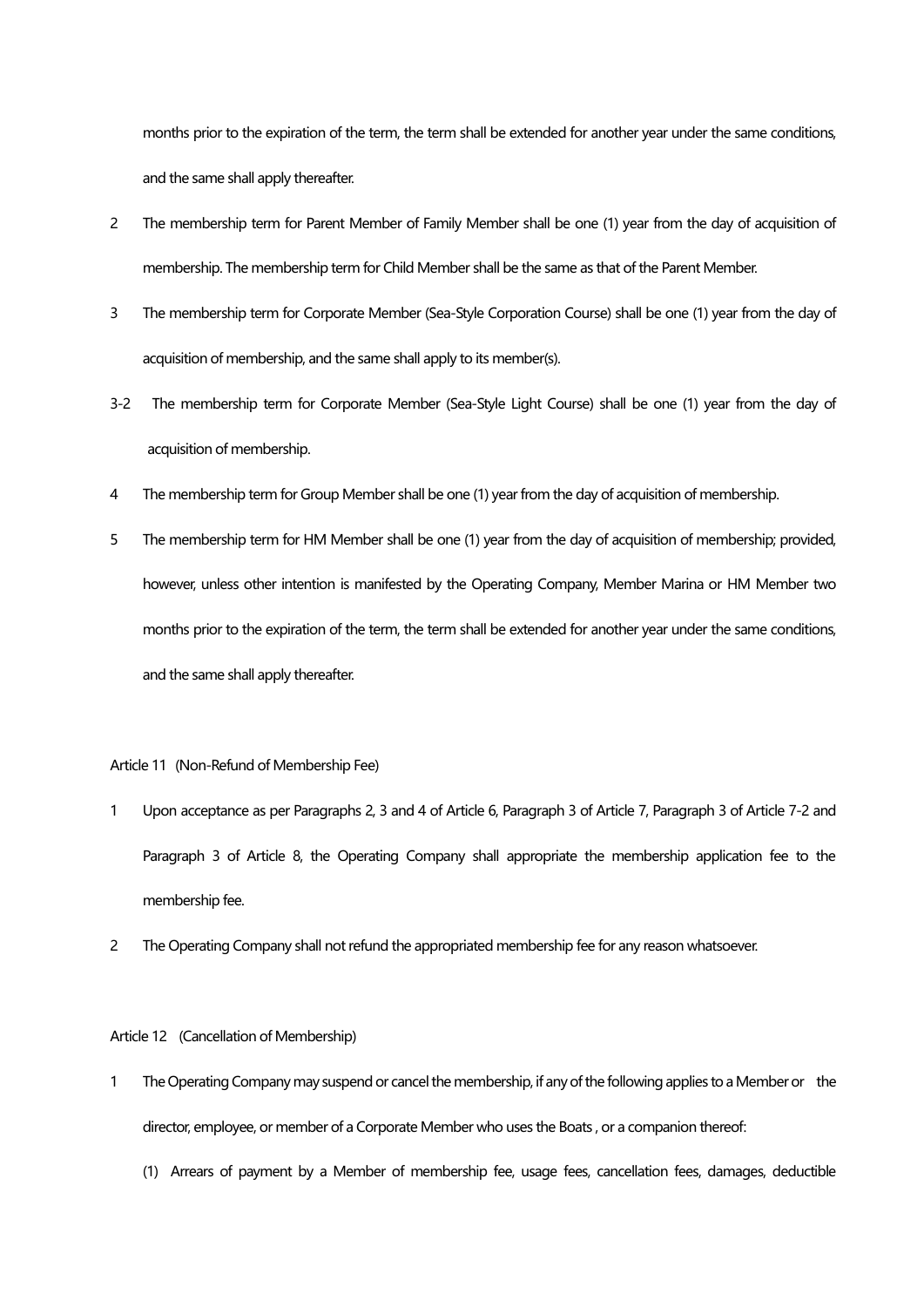amounts, etc., and failure to respond to a demand;

- (2) Deliberate obstruction of the operation of the Club;
- (3) Violation of these Terms and Conditions or other rules stipulated by the Operating Company;
- (4) Damage the reputation, credibility, or disturbance of the order of the Club;
- (5) Failure to satisfy the qualifications stipulated in Article 5; or
- (6) Failure to comply with the instructions of the Operating Company or Member Marina.
- 2 In the event the membership of Parent Member is suspended or cancelled in pursuant to the preceding paragraph, the same shall apply to the membership of its Child Member. In the event the membership of one of the Child Member is suspended or cancelled in pursuant to the preceding paragraph, the same shall apply to the membership of its Parent Member and other Child Member.
- 3 In the event that the membership of a member of a Corporate Member (Sea-Style Corporation Course) who satisfies the Individual Membership Qualifications is suspended or cancelled pursuant to Paragraph 1 of Article 12, the Operating Company may suspend or cancel the membership of the Corporate Member (Sea-Style Corporation Course) to which such member belongs. In the event that the membership of a Corporate Member (Sea-Style Corporation Course) is suspended or cancelled pursuant to Paragraph 1 of Article 12, the Operating Company may suspend or cancel the membership of Individual Member who is a member of such Corporate Member (Sea-Style Corporation Course).

Article 13 (Withdrawal from Membership)

- 1 A Member may withdraw from the Club by submitting a prescribed notice of withdrawal to the Operating Company; provided, however, that withdrawal shall become effective only on the last day of each month, and a notice of withdrawal must be submitted no later than two months prior to such date.
- 2 Notwithstanding the preceding paragraph, for the withdrawal of a Child Member of Family member, the Parent Member shall submit a prescribed notice of withdrawal to the Operating Company; provided, however, that withdrawal shall become effective only on the last day of each month, and a notice of withdrawal must be submitted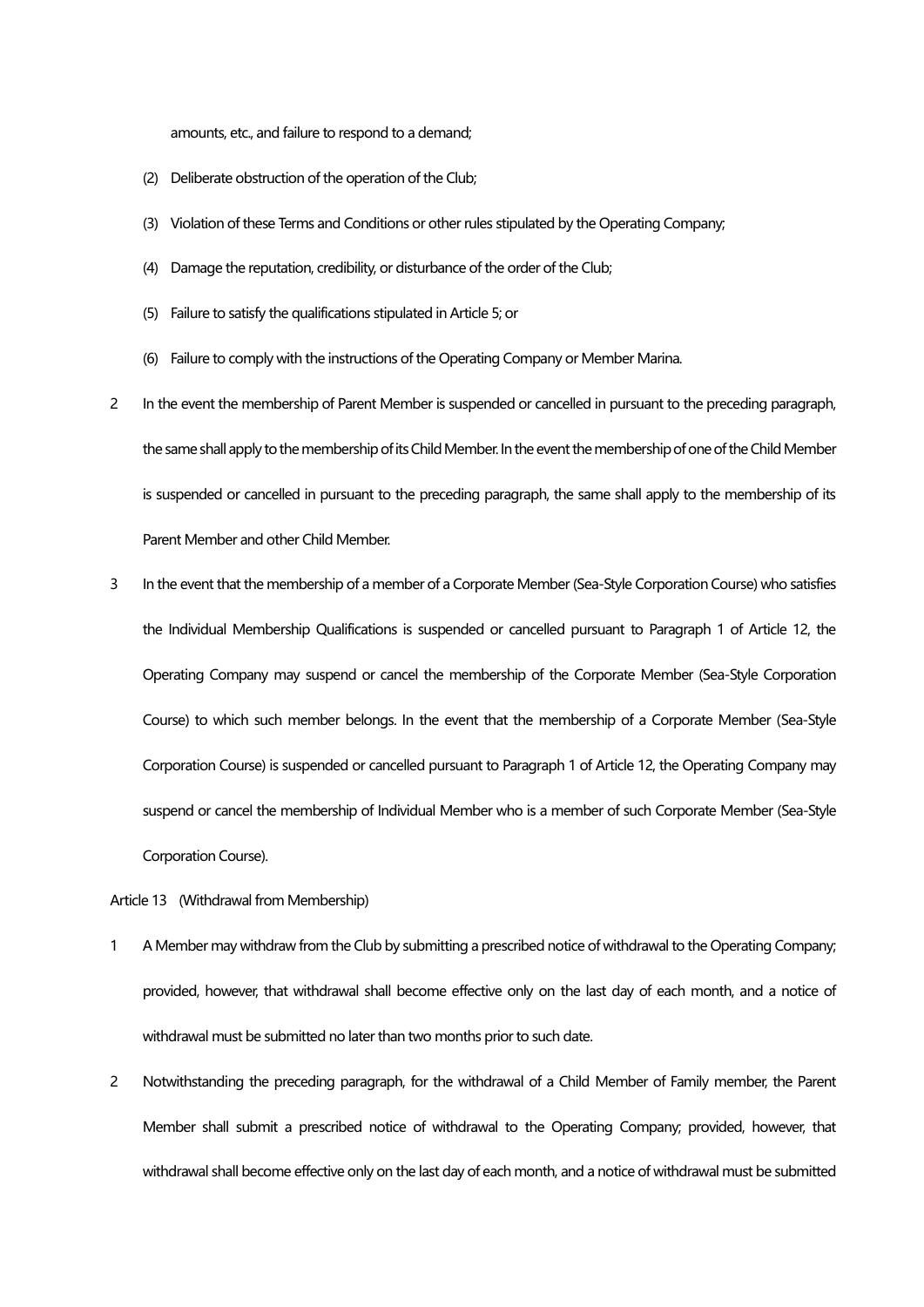no later than two months prior to such date.

## Article 14 (Loss of Membership Status)

- 1 Individual Members, Family Members, members of Group Members, and members of Corporate Members (Sea-Style Corporation Course) who satisfy Individual Membership Qualifications shall lose their membership upon the occurrence of any of the following events:
	- (1) Death of the Member;
	- (2) the Member withdraws from membership pursuant to the preceding Article;
	- (3) the membership is cancelled;
	- (4) a petition for bankruptcy is filed against or by the Member, or there are other events that cause the loss of credibility of the Member;
	- (5) the Member has suspended the payment, became insolvent, received a disposition to suspend transactions with a clearinghouse;
	- (6) a petition for voluntary or compulsory auction, provisional seizure, provisional disposition, or compulsory enforcement is filed against the Member by a third party, or the Member receives disposition for failure to pay taxes; or
	- (7) the Member's financial condition deteriorates, and there are reasonable grounds to believe that the Member will have difficulty or is likely to have difficulty in paying the membership fee, usage fee, or other payments designated by the Operating Company.
- 2 In addition to the preceding paragraph, a Child Member shall lose its membership when its Parent Member loses its membership.
- 3 A Corporate Member shall lose its membership upon the occurrence of any of the following events:
	- (1) the Member is dissolved or merged;
	- (2) the Member withdraws from membership pursuant to the preceding Article;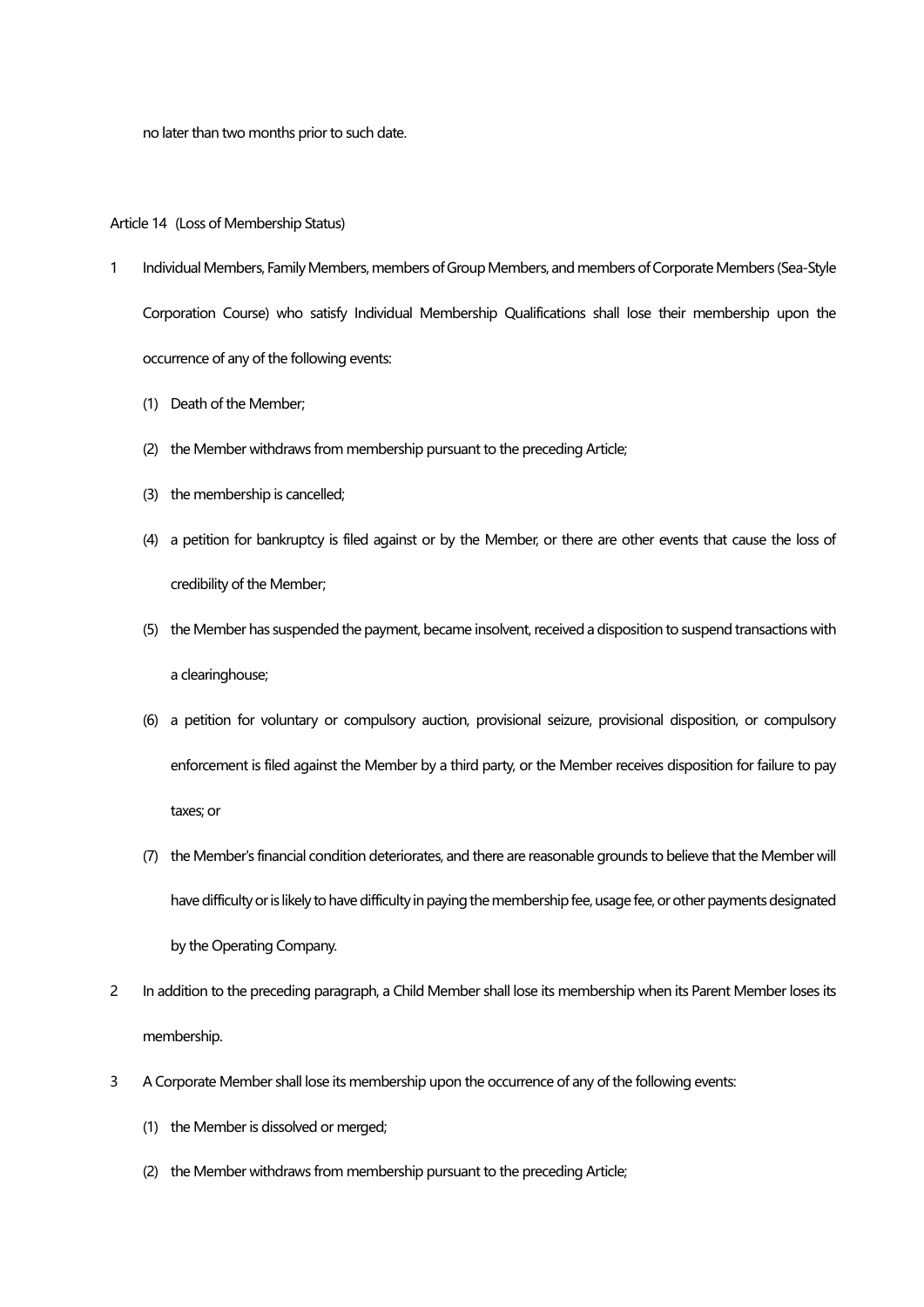- (3) the membership is cancelled;
- (4) a petition for bankruptcy is filed against or by the Member, or there are other events that cause the loss of credibility of the Member;
- (5) any events stipulated in items (5) to (7) of Paragraph 1.
- 4 An HM Member shall lose its their membership upon the occurrence of any of the following events:
	- (1) the Member Marina with which the HM Member has a boat storage agreement or of which the HM Member is a director or employee withdraws from the Club;
	- (2) the boat storage agreement between the HM Member and Member Marina is terminated, or the HM Member ceases to be a director or employee of the Member Marina;
	- (3) any events stipulated in items (5) to (7) of Paragraph 1.

Article 15 (Prohibition on Transfer of Membership)

A Member shall not transfer its membership.

# CHAPTER 3 RIGHTS AND OBLIGATIONS OF MEMBERS

## Article 16 (Membership Card)

1 The Operating Company shall issue one (1) Individual Membership card to each Individual Member, one (1) Family Membership card to each Family Member, Group Membership card of the number of units of membership that the Operating Company has accepted pursuant to Paragraph 3 of Article 8 to Group Members, and one (1) HM Membership card to HM Member through the Member Marina.

For the Corporate Members (Sea-Style Corporation Course), the Operating Company shall issue one (1) Corporate Membership card and two (2) Sea-Style Light Membership cards to each of the one (1) to three (3) member(s) satisfying the Individual Membership Qualifications, per application of membership that the Operating Company has accepted pursuant to Paragraph 3 of Article 7. The Operating Company shall issue two (2) Sea-StyleLight Membership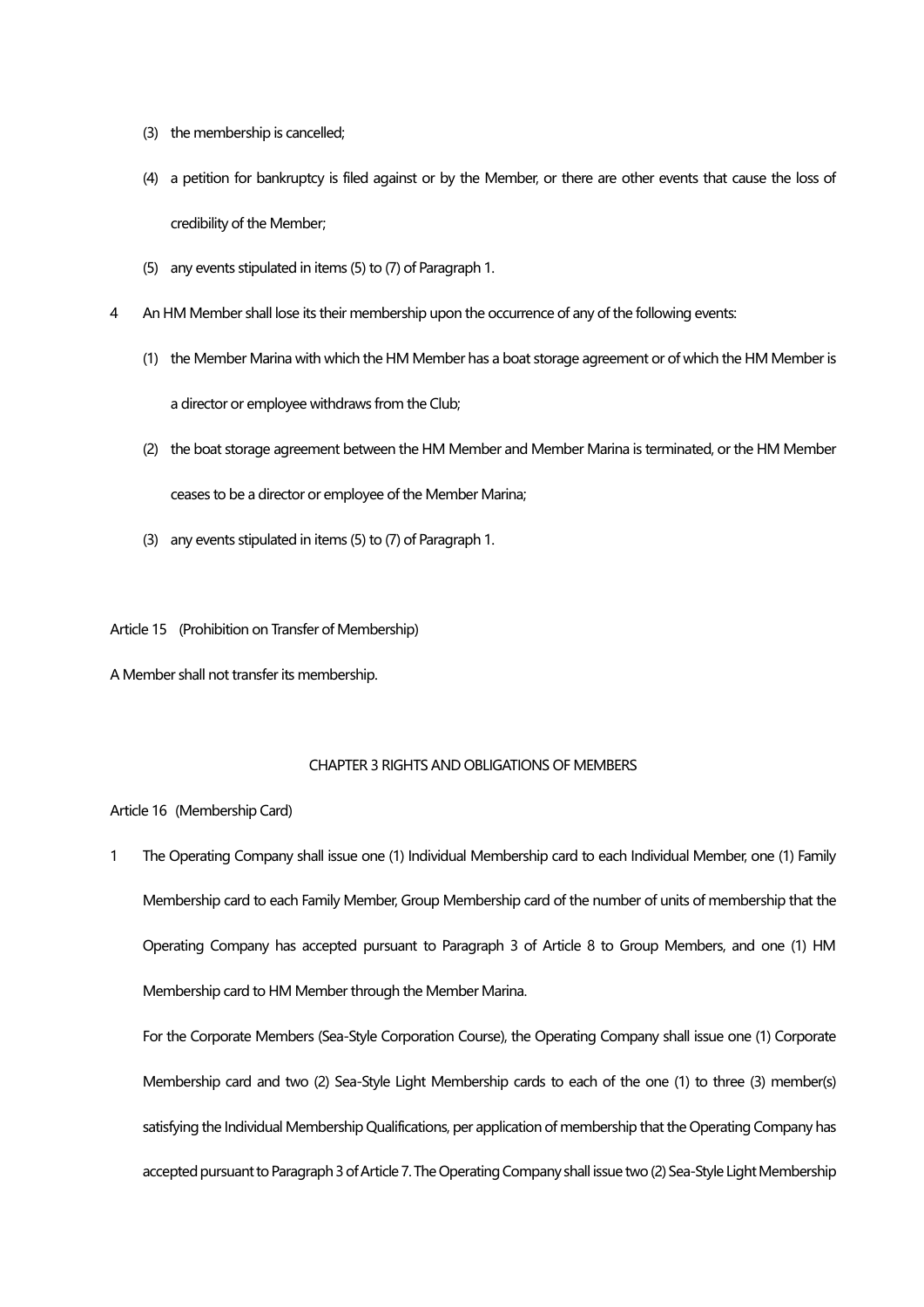cards to Corporate Members (Sea-Style Light Course).

- 2 Members shall, at their own expense and responsibility, manage the membership card issued pursuant to the preceding paragraph with due care and in the most appropriate manner. In addition, the corporate administrator shall be responsible for the management of all its membership cards as described above.
- 3 Only those who are Individual Members, Family Members, Corporate Members, Group Members or HM Members and are allowed to use the Boats pursuant to Article 19 or Article 20, may use the membership cards.
- 4 Members shall not transfer, pledge, or otherwise dispose of or lease the membership cards.
- 5 In the event a Member loses its membership card, the Member shall immediately follow the prescribed procedures and apply for reissuance to the Operating Company. The costs for reissuance shall be borne by the Member.

#### Article 17 (Payment of Membership Fee)

- 1 Members shall pay the Operating Company the prescribed membership fee in full by the date designated by the Operating Company in the manner prescribed by the Operating Company.
- 2 Notwithstanding the preceding paragraph, the membership fee for a Child Member shall be paid by its Parent Member.
- 3 The Operating Company shall not refund the membership fee paid by a Member for any reason whatsoever.

#### Article 18 (Individuals Allowed to Use Boats)

- 1 Individual Members, Family Members, directors and employees of Corporate Members, Group members, and HM Members may use the Boats in accordance with Article 19 and in the manner prescribed by the Operating Company.
- 2 Directors and employees of Corporate Members may use the Boats in accordance with Article 20 and in the manner prescribed by the Operating Company.
- 3 Only those who are 18 years old or older, holding a Permit of Boat's Operator of Second Class (within 5 miles from shore) or of a higher class or a Permit of Special Boat's Operator and have received training provided by the Member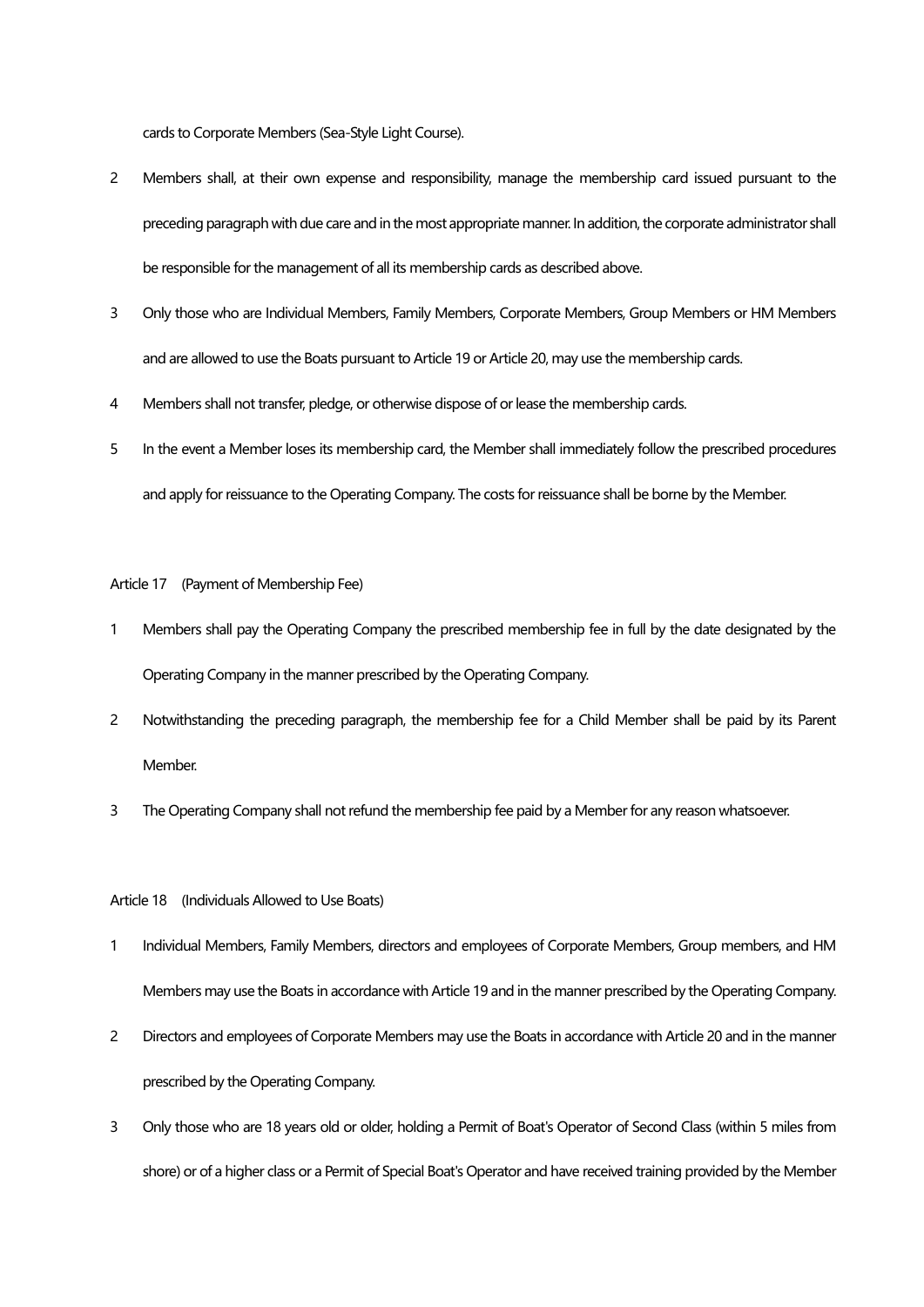Marina designated by the Operating Company may operate the Boats.

Article 19 (Use of Boats by Individual Members, Family Members, Corporate Members, Group Members, and HM Members)

- 1 Individual Members, Family Members, and Corporate Members (for the purpose of this Article, it shall mean the members who satisfy the Individual Membership Qualifications), Group Members, and HM Members may use the Boats during business hours in accordance with these Terms and Conditions upon Member Marina's approval to the application for use of the Boats; provided, however, that this shall not apply :
	- (1) when the Boats are already reserved at the time of the application,
	- (2) when inspection, repair, or alteration of the Boats is necessary for the purpose of management or operation;
	- (3) when the use of the Boats is restricted pursuant to Article 28; or
	- (4) when otherwise specified by the Operating Company.
- 2 Individual Members, Family Members, Corporate Members, Group Members, and HM Members shall carry the membership card and Permit of Boat's Operator and present them to the staff of Member Marina when using the Boats.
- 3 Individual Members, Family Members, Corporate Members, Group Members, and HM Members shall, when using the Boats follow the instructions of the staff of Member Marina on how to operate the Boats. In the event of any failure or malfunction of the Boats, the Members shall immediately report to the Member Marina.
- 4 Individual Members, Family Members, Corporate Members, Group Members, and HM Members shall pay to the Member Marina the usage fee (including the amount of consumption tax) stipulated in the list of usage fee stipulated by the Operating Company (hereinafter referred to as the "Usage Fee") for the use of Boats. In addition, Individual Members, Family Members, Corporate Members, Group Members, and HM Members shall understand and agree that an amount equivalent to 12% of the Usage Fee is to be paid to the Operating Company as the consideration for its services to the Members in connection with the operation of the Club and the use of the Boats, and that the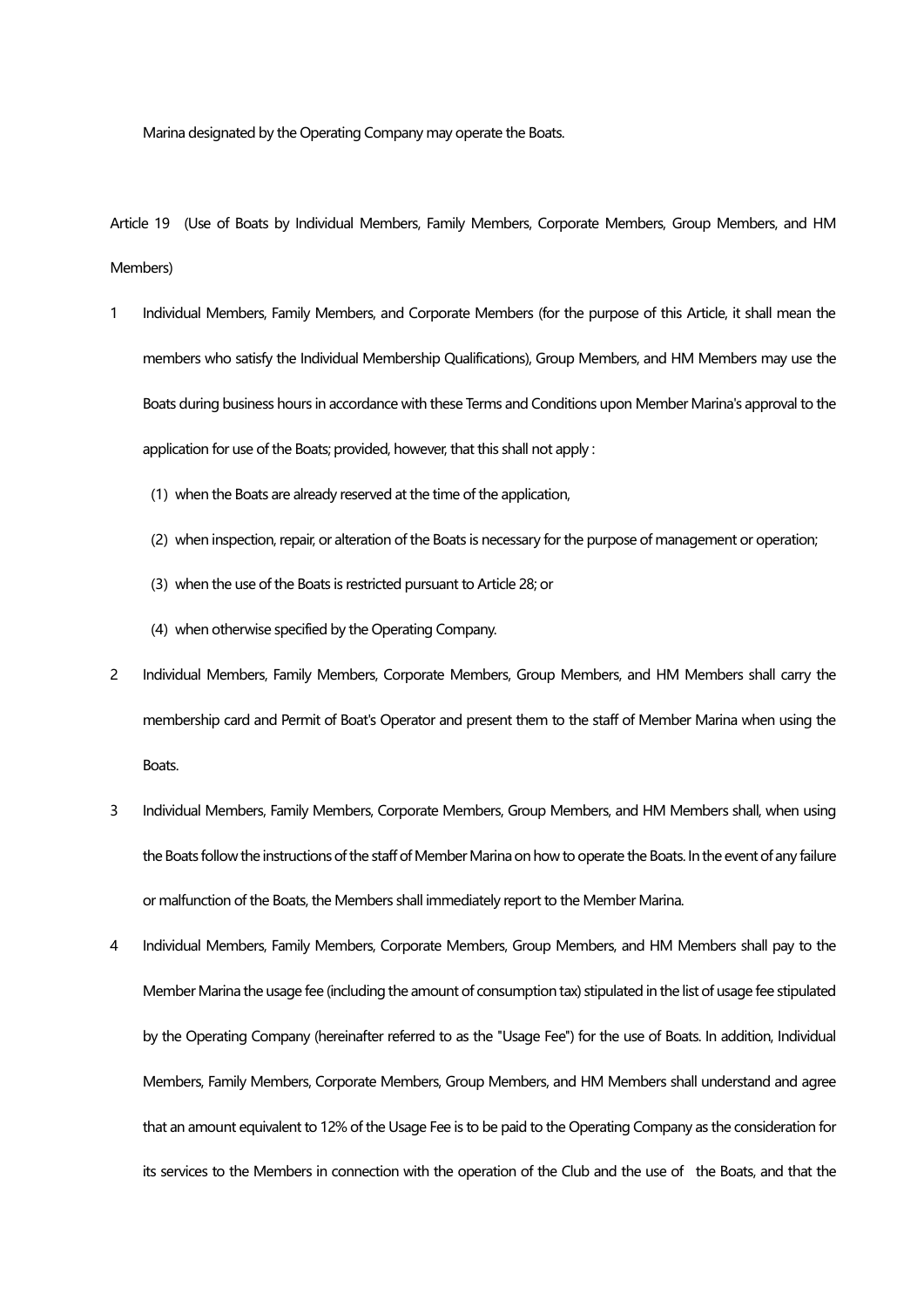Member Marina is entrusted by the Operating Company to collect such fees.

- 5 When Individual Members, Family Members, Corporate Members, Group Members, and HM Members cancel their reservation, they shall pay to the Member Marina the cancellation fee stipulated by the Operating Company. When cancellation fee occurs, the Member Marina may, through the Operating Company or a third party entrusted by the Operating Company, deduct the amount of the cancellation fee from the Member's account that is used to pay the membership fee stipulated in Article 17.
- 6 Individual Members, Family Members, Corporate Members, Group Members and HM Members who are physically disabled shall, when using the Boats, follow the instructions given by Member Marina to take appropriate protective and supportive measures for the safe and comfortable use of the Boats, based on the purposes of the Act on Welfare of Physically Disabled Persons, such as having a non-physically disabled person who is 18 years old or older and holds a Permit of Boat's Operator of Second Class (within 5 miles from shore) or of a higher class or a Permit of Special Boat's Operator ride with them.
- 7 In addition to the preceding paragraphs, the Operating Company shall separately stipulate rules concerning the use of the Boats by Individual Members, Family Members, Corporate Members, Group Members, and HM Members, and Individual Members, Family Members, Corporate Members, Group Members, and HM members shall comply with such rules.

#### Article 20 (Use of Boats by Corporate Members)

1 A member of Corporate Member who wishes to use the Boats (hereinafter referred to as a "Prospective User") shall notify the corporate administrator to that effect and obtain the permission. In the event the corporate administrator confirms that the Prospective User is a director or employee of the Corporate Member and is 18 years old or older, the corporate administrator shall, unless otherwise specified, apply to the Member Marina for the use of the Boats in the conditions specified by the Prospective User in accordance with the terms and conditions of the corresponding membership.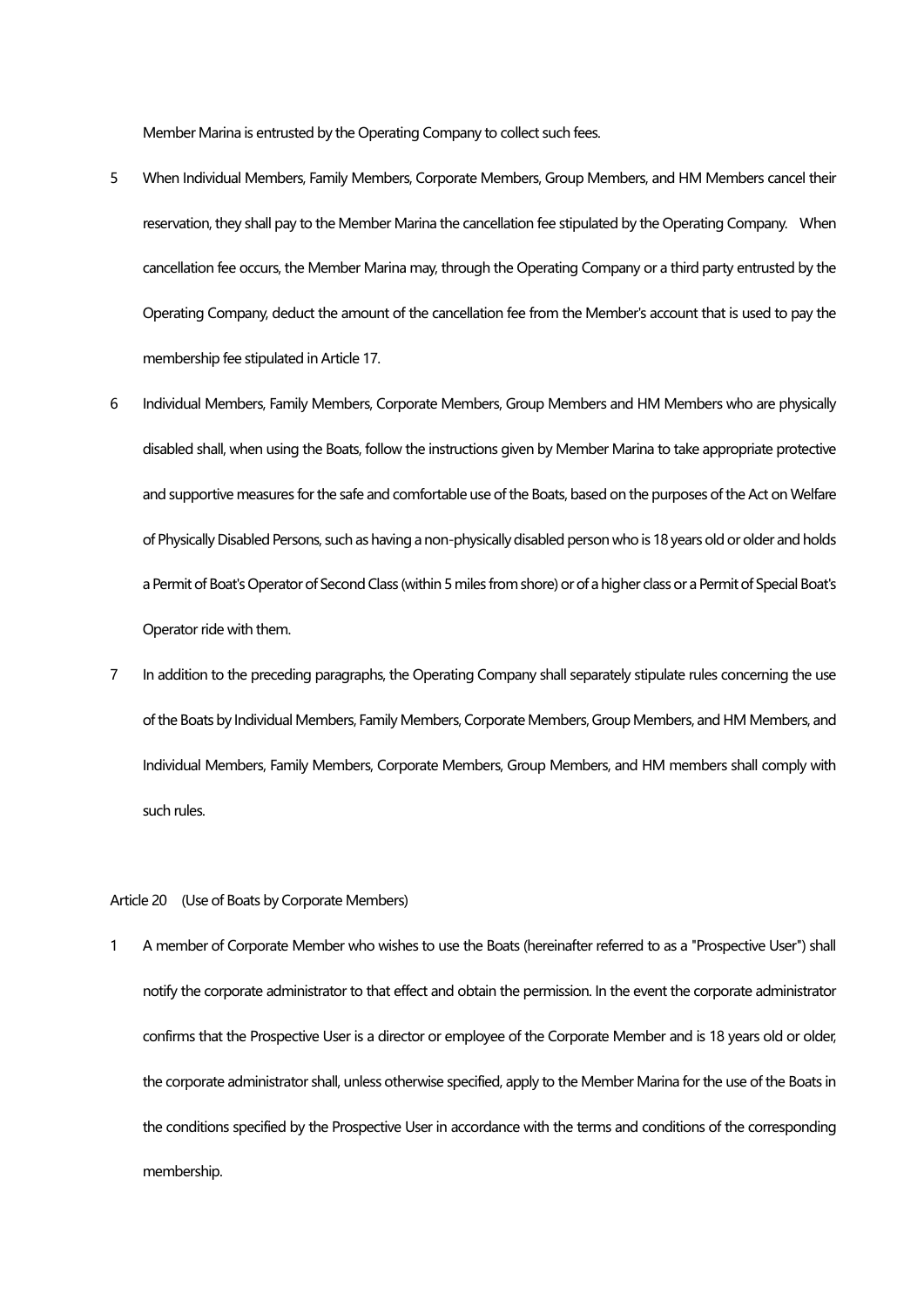- 2 In the event a Member Marina accepts the application for the use of the Boats set forth in the preceding paragraph, the Prospective User is entitled to use the Boats in accordance with the provisions of the preceding Article and Chapter 5 and other permitted conditions; and the corporate administrator shall immediately deliver the membership card to the Prospective User.
- 3 Prospective Uses may use the Boats in accordance with the provisions of the preceding Article, Chapter 5 and other permitted conditions, and shall return the membership card delivered under the preceding paragraph to the corporate administrator immediately after use.

## Article 21 (Points Services)

The Operating Company may grant points of different types (hereinafter referred to as "Points") to the Members in a manner prescribed by the Operating Company, and Members may use these Points in accordance with these Terms and Conditions and other rules specified by the Operating Company (hereinafter referred to as "Point Services").

## Article 22 (Grant of Points)

The services to which the Points are granted (hereinafter referred to as the "Services Eligible for Points"), the Points granting rate, the time of Points granting, and other conditions for granting Points shall be determined at the discretion of the Operating Company, and shall be notified to the Members by notice on the website of the Club or by any other manner prescribed by the Operating Company.

## Article 23 (Use of Points)

- 1 Member may use the Points to pay for part of the usage fee in accordance with the terms and conditions stipulated by the Operating Company (hereinafter referred to as "Points Payment").
- 2 The manner of using the Points and other conditions for using the Points shall be determined at the discretion of the Operating Company, and shall be notified to the Members by notice on the website of the Club or by any other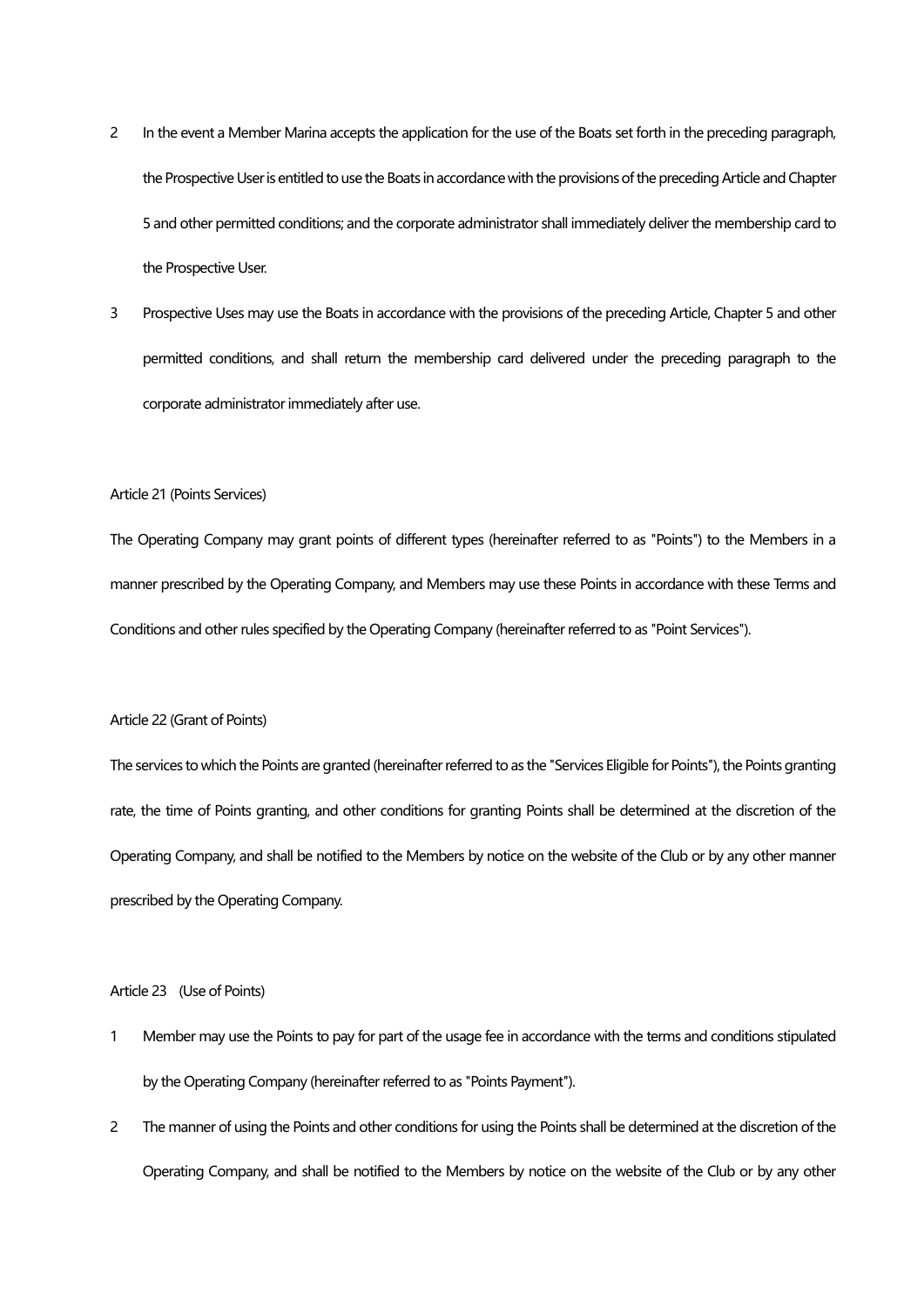manner prescribed by the Operating Company.

- 3 Points shall expire after one (1) year from the last day of the Member's use of the Boats; provided, however, that the Points that have a fixed validity period, (hereinafter referred to as the "Limited Period Points") shall expire upon the expiry date set by the Operating Company at the time of Limited Period Points.
- 4 Points cannot be converted into cash.
- 5 Members shall not assign or transfer the Points to a third party or pledge the Points as collateral.
- 6 Members shall not use their Points together with those of other Members.
- 7 In the event a Points Payment is cancelled, the Operating Company shall, in principle, refund the Points used in the Points Payment.
- 8 In the event the amount of the usage fee is reduced due to any circumstances after the Members have paid with Points Payment, the amount equivalent to such reduction shall first be refunded in cash, and if there is any remaining amount to be refunded, the remaining amount shall be refunded in Points.
- 9 In addition to the Points Payment, Members may use the Points in accordance with the manner and conditions stipulated by the Operating Company.

## Article 24 (Cancellation of Points)

- 1 In the event that the use of the Services Eligible for Points is cancelled or changed after the Operating Company has granted the Points, or in the event that the Operating Company determines that it is appropriate to cancel the Points granted to the Members because of unauthorized use or otherwise, the Operating Company may cancel all or part of the Points granted to the Members without prior notice to the Members.
- 2 In the event that the Members withdraw from membership, the membership is cancelled or lost, or otherwise stipulated by the Operating Company, the Points granted shall expire, and the Members shall lose any and all rights and benefits relating to the use of the Points and shall not be entitled to make any claims against the Operating Company.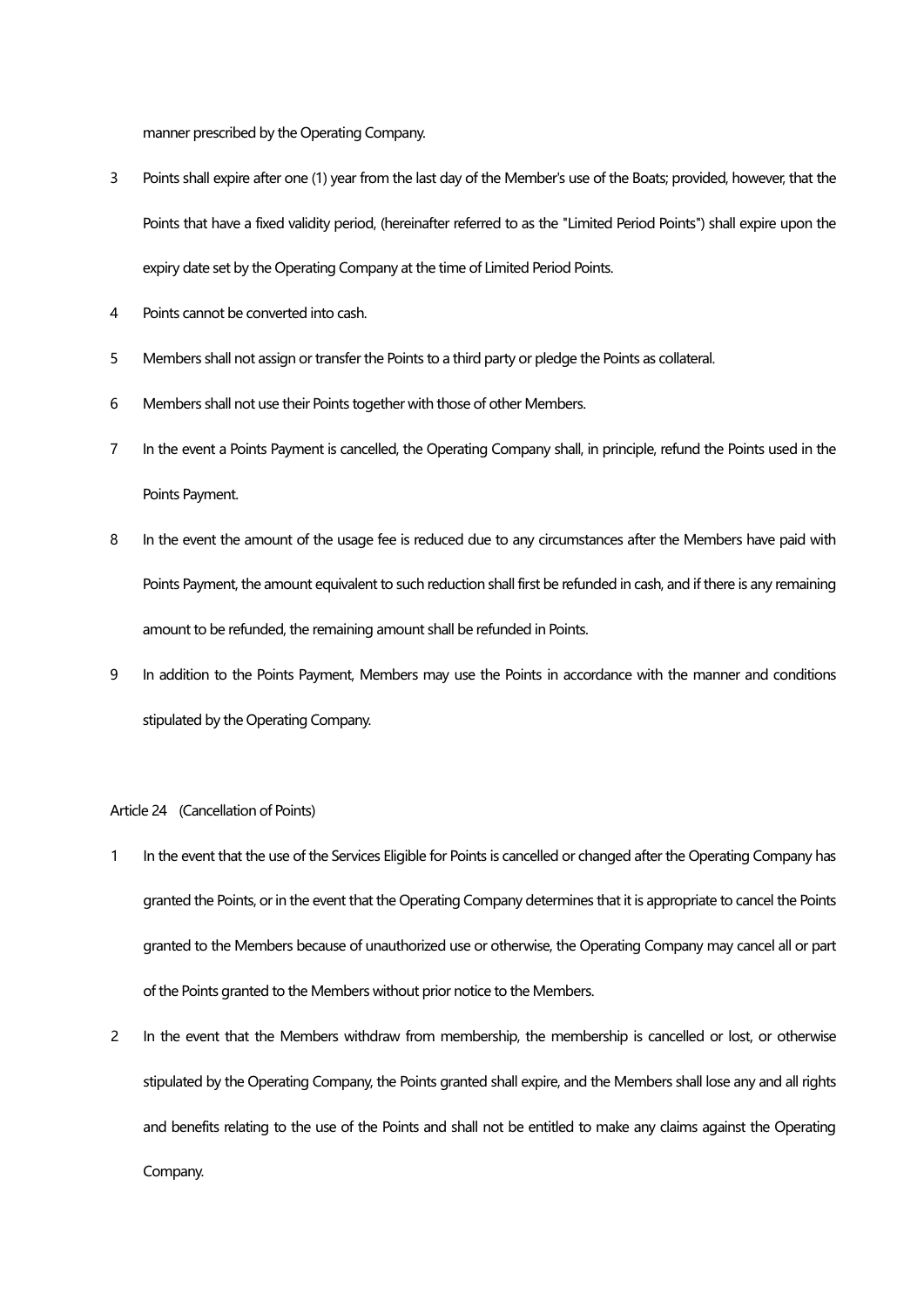#### Article 25 (Change of Points Services)

The Operating Company shall be entitled to change the contents and conditions of the Points Services (including but not limited to, the Services Eligible for Points, the Points granting rate, the time of Points granting, the manner of using the Points, and other conditions for granting and using the Points) by notifying the Members by notice on the website of the Club or by any other manner prescribed by the Operating Company without prior notice to the Members.

#### CHAPTER 4 MISCELLANEOUS

# Article 26 (Companion)

- 1 Members may ride on Boats with others (hereinafter referred to as "Companion"); provided, however, that the total number of passengers shall not exceed the seating capacity.
- 2 These Terms and Conditions shall apply to the use of Boats by the Companions.
- 3 Members shall be jointly and severally responsible with their Companions for the Companions' conducts at the Member Marina and on the Boats.

## Article 27 (Accident Liability)

- 1 The Operating Company shall not be liable for any damage incurred by the Members or the directors, employees or members of Corporate Members who used the Boats or their Companions as a result of accident during the use of the Boats, except to the extent covered by the insurance stipulated in Paragraph 3; provided, however, that this shall not apply when there is intentional or gross negligence on the part of the Operating Company.
- 2 The Members or the directors, employees or members of Corporate Members who used the Boats and their Companions shall be liable for the damages they caused to the Operating Company, Member Marina or any other third party to the extent not covered by the insurance stipulated in Paragraph 3.
- 3 To cover the damages set forth in the preceding two paragraphs, the Member Marina shall take out boat insurance,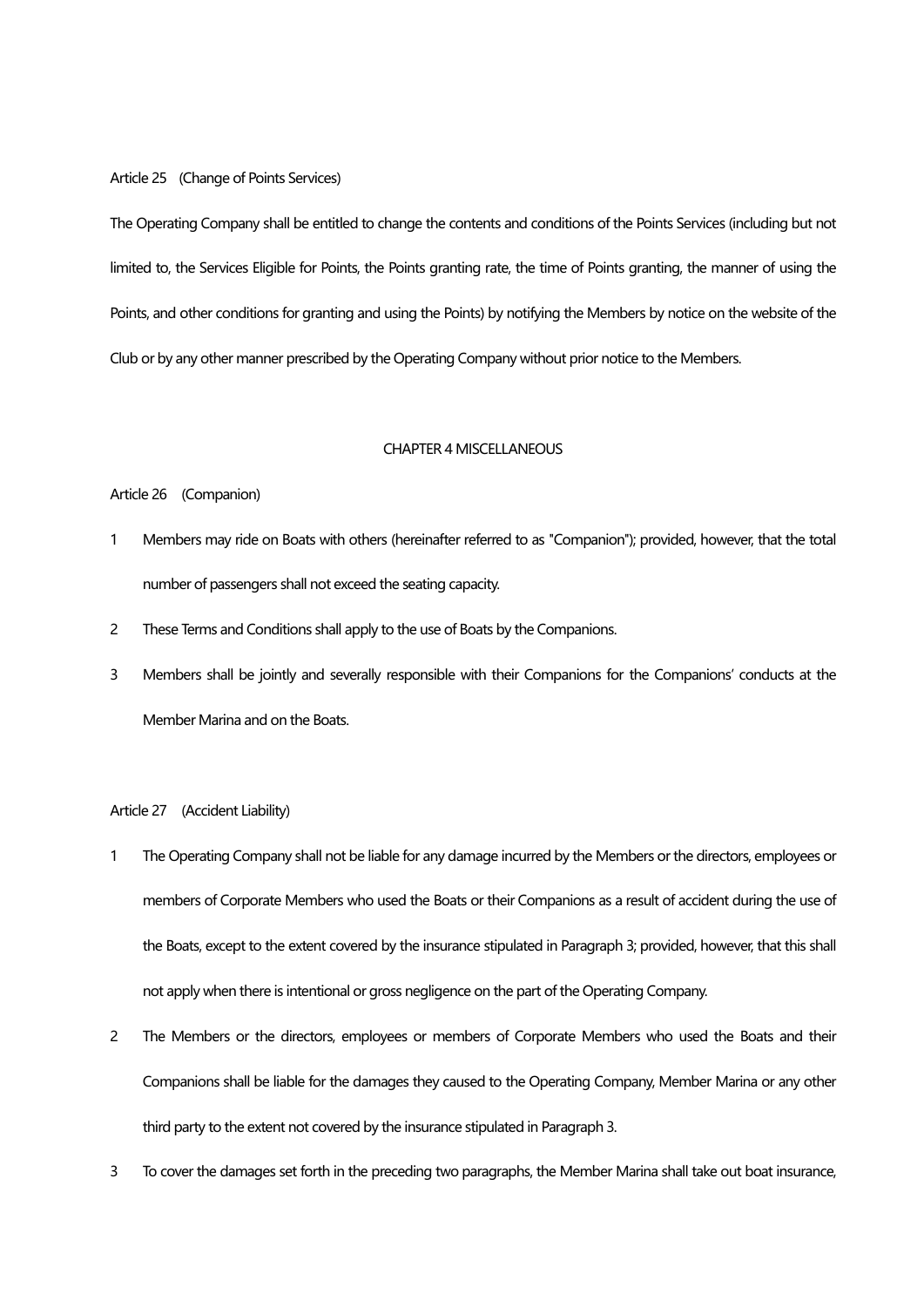liability insurance, passenger accident insurance and search and rescue insurance as designated by the Operating Company for the use of the Boats. However, the insurance does not apply to the damages caused to the Operating Company, Member Marina or any other third party when the damages are caused by the following acts of the Members or the directors, employees or members of Corporate Members who used the Boats or their Companions:

- (1) cause one who is not a Member to operate the Boats;
- (2) fail to receive the training provided by the Member Marina designated by the Operating Company before operating the Boats;
- (3) fail to comply with the instructions given in the training stipulated in the preceding item;
- (4) fail to take safety measures when operating or using the Boats (including but not limited to failure to keep watch, disregard of weather and sea conditions, and acts that cause mechanical breakdowns);
- (5) fail to report to the Member Marina in the event of a breakdown or malfunction of the Boats or other acts resulting from gross negligence or willful misconduct.

The Members are liable for deductible and other damages not covered by insurance.

4 Parent Members of Family Members shall cooperate in preventing and resolving disputes related to their Child Members in the event that the Child Members cause damages to the Operating Company, the Member Marina, or any other third party due to a reason attributable to the Child Members when using the Boats.

Article 28 (Restrictions on Use)

- 1 The Operating Company may restrict the use of the Boats by Members in accordance with the rules on restriction of use, which are separately stipulated taking into account the number of Members, the frequency of use by Members, the number of Boats managed by the Member Marina and other relevant factors.
- 2 The Operating Company may restrict the use of Boats in the event of natural disaster, enactment, revision or abolition of laws, regulations or administrative guidance, or any other unavoidable circumstances.
- 3 The Operating Company may restrict the use of Boats by Members in the event that the Members do not comply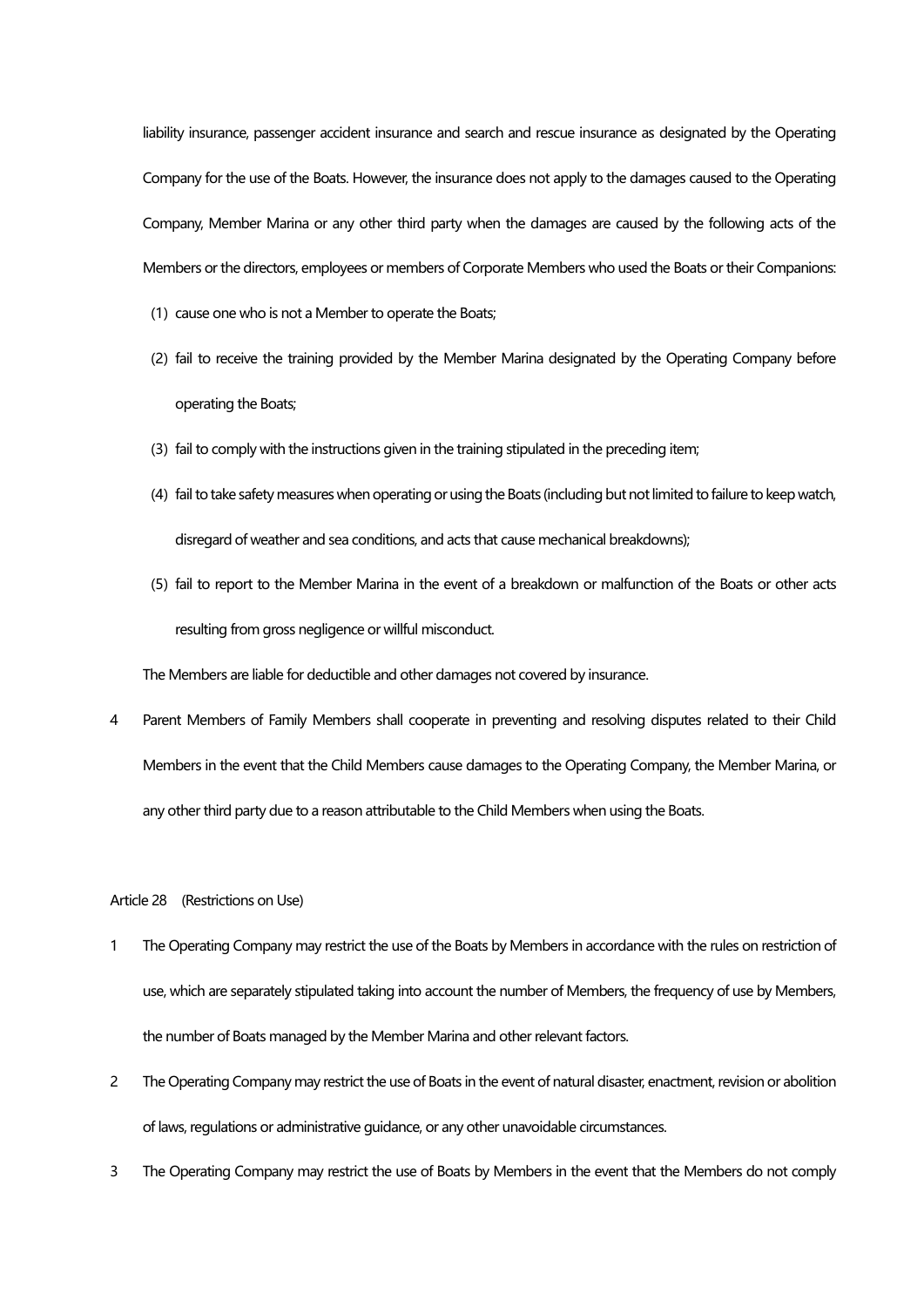with the instructions of the Operating Company or the Member Marina.

- 4 The Operating Company may designate or restrict the use by physically disabled Individual Members, Family Members, directors or employees of Corporate Member, Group Members and HM Members.
- 5 Even if the Member Marina has accepted the reservation made by Individual Members, Family Member, Corporate Members, Group Members or HM Members, the Operating Company may, at the discretion of Member Marina, restrict the use of the Boats when it is unable or inappropriate to use the Boats due to bad weather, malfunction or other reasons.
- 6 Members shall not make any claim for compensation or any other objection to the Operating Company for the circumstances set forth in the preceding five paragraphs.

Article 29 (Prohibition on Commercial Use)

Members shall not use the Boats for boat rental, pleasure boat business or any other business of their own.

#### Article 30 (Processing of Personal Information)

- 1 For the purpose of this Article, "Personal Information" shall mean information concerning the individuals listed below (hereinafter referred to as "Individual Members and Others"), which includes contact information such as name, date of birth, address, telephone number, and e-mail address, workplace information, boating license, and history of use the Boats and other information obtained by the Operating Company or the Member Marina through the operation of the Club, including membership registration of and use by the Individual Members and Others:
	- (1) Individual Members and Family Members;
	- (2) Those who have applied for membership as Individual Member to the Operating Company by completing the prescribed application form or through the website of the Operating Company;
	- (3) Those with a history of being Individual Member or Family Member in the past two years;
	- (4) HM Members;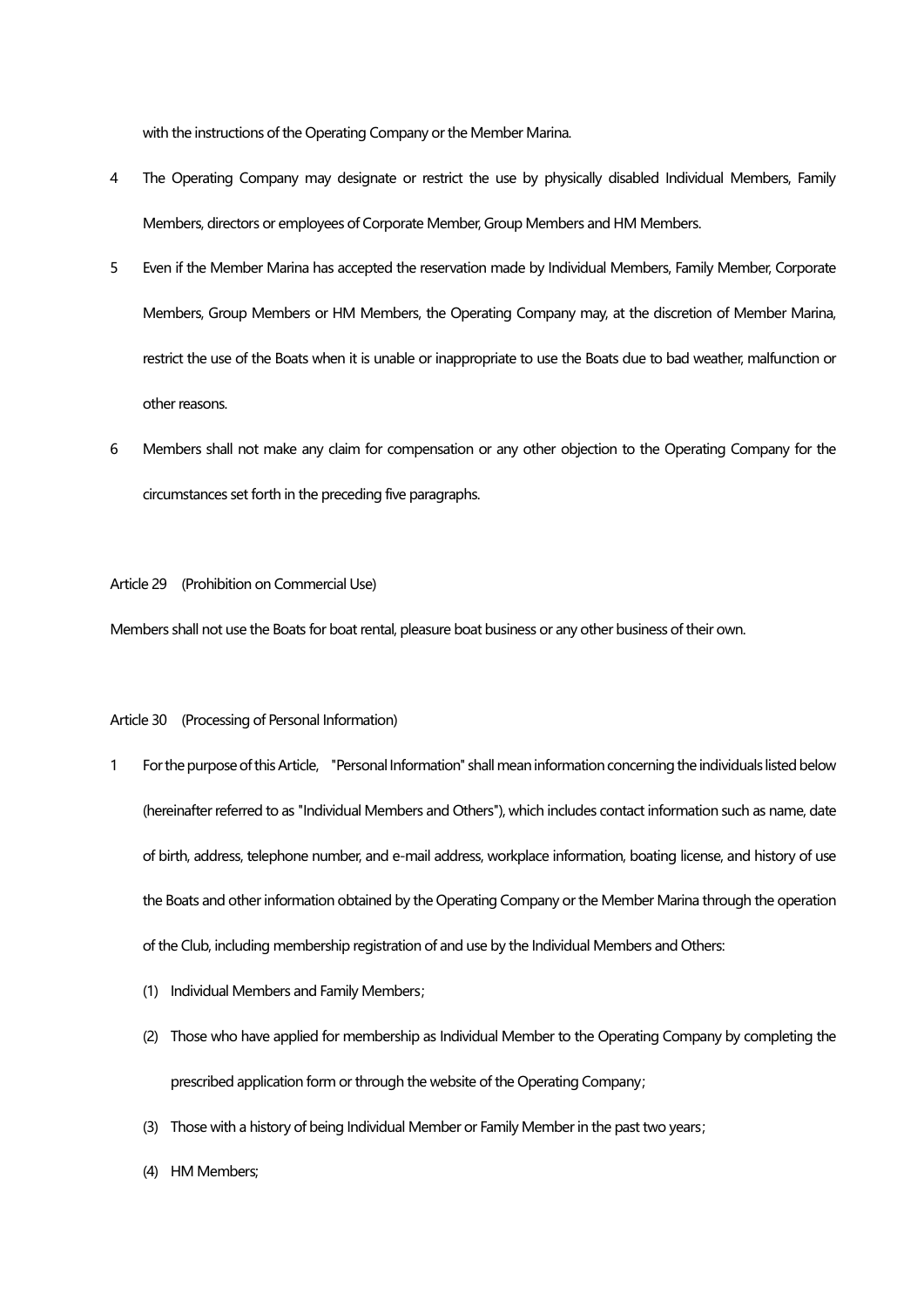- (5) Those with a history of being HM Member in the past two years;
- (6) Corporate administrators and representative of the groups;
- (7) Corporate Members or Group Members who used Member Marina based on the membership in the past two

years; and

- (8) Companions of those set forth above.
- 2 Individual Members and Others shall agree that the Operating Company processes personal information for the purposes listed below:
	- (1) Operation of the business under these Terms and Conditions and operation of other same or similar business as

the Club by the Operating Company;

- (2) Verification of the collected personal information, e.g. employment status of Individual Members and Other, for the examination of admission or renewal;
- (3) Verification of information related to the use of the Boats after admission to membership; and
- (4) Analysis aimed at developing and improving the quality of the products and services provided by the Operating Company.
- 3 Individual Members and Others shall agree that the Operating Company and Member Marina may jointly use personal information as shown in the table below.

| Purposes of Use | (1) Contact related to Club operation                                       |
|-----------------|-----------------------------------------------------------------------------|
|                 | (2) Distribution of bulletin                                                |
|                 | (3) Distribution of information on products, services, campaigns, events,   |
|                 | etc.                                                                        |
|                 | (4) Provision of benefits                                                   |
|                 | (5) After-sales service for products purchased by Individual Members and    |
|                 | Others from the Operating Company                                           |
|                 | (6) Requests for the collection of comments, opinions, and statistical data |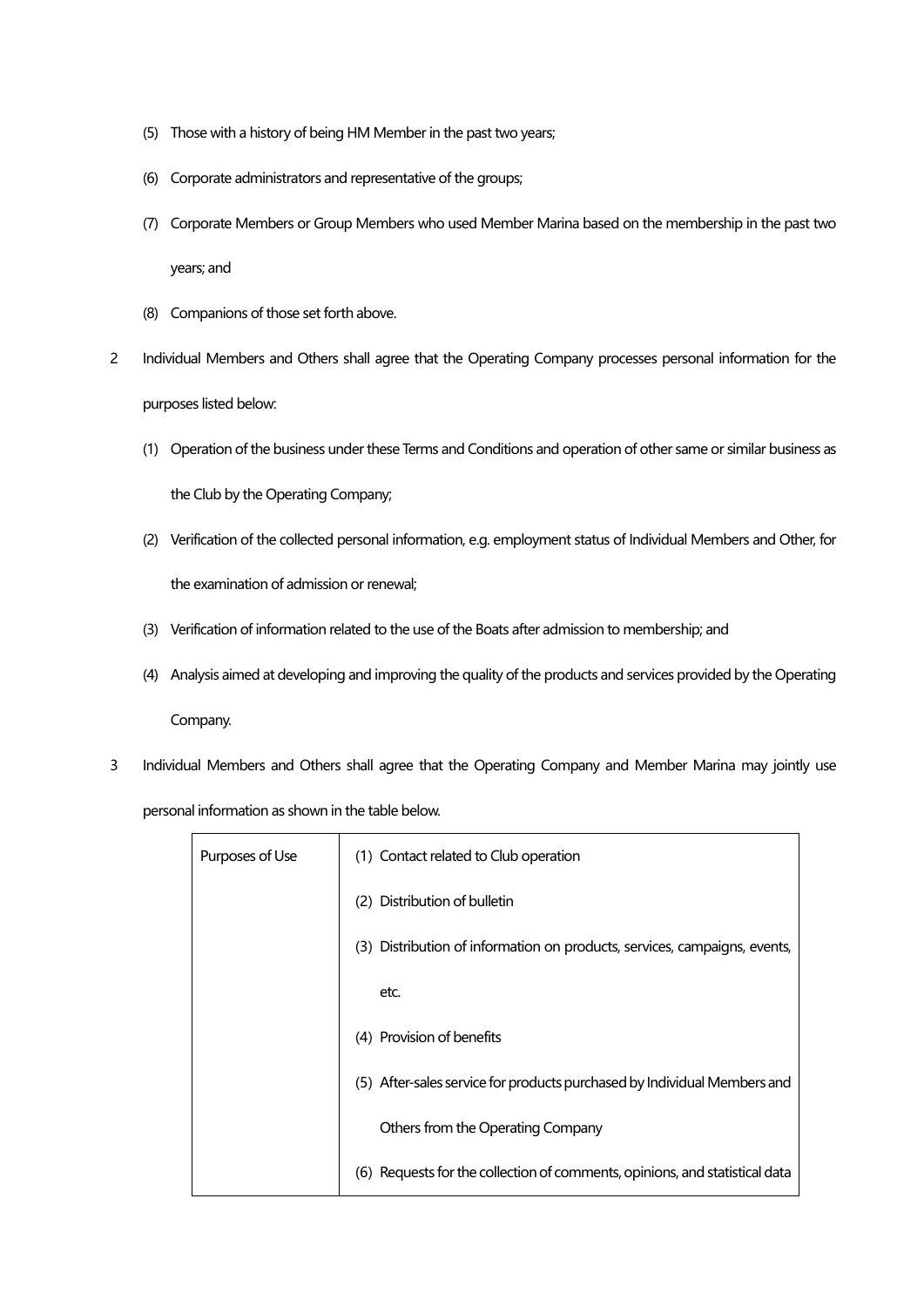|                                | on products, services, campaigns, events, etc.                           |
|--------------------------------|--------------------------------------------------------------------------|
|                                | (7) Investigations for examination of admission, restriction of use,     |
|                                | cancellation of membership, etc.                                         |
|                                | (8) Charge of cancellation fee                                           |
|                                | (9) Improvement of safety and convenience for Members                    |
| <b>Types</b><br>of<br>Personal | Membership number, name, address, e-mail address, telephone number,      |
| Information                    | emergency contact information, date of birth, gender, occupation and     |
|                                | other registration information, boat's license information, use history, |
|                                | account information for membership fee payment, tracking data (in GPS    |
|                                | device), passport number (in case of overseas Member Marina).            |
| Joint<br><b>Users</b><br>of    | Yamaha Motor Co., Ltd., Member Marina                                    |
| Personal Information           |                                                                          |
| Chief Administrator of         | Yamaha Motor Co., Ltd.                                                   |
| Joint Use                      | 〒438-8501 Shingai 2500, Iwata-shi, Shizuoka                              |
|                                | President and Representative Director: Yoshihiro Hidaka                  |

- 4 Individual Members and Others shall agree that the Operating Company may disclose their information to the court, public prosecutor's office, police office, tax office and other national or local authorities by the operation of law.
- 5 Individual Members and Others shall be entitled to request the consultation desk established by the Operating Company to disclose, correct, add or delete, terminate the use of or erase their personal information in accordance with the provisions of laws and regulations. For questions, requests, and complaints regarding the processing of personal information, please contact the following consultation desk.

Consultation Desk for Personal Information

Yamaha Motor Co., Ltd. (Digital Transformation Div., Marketing Section, Marine Business Operations)

〒438-8501 2500 Shingai, Iwata-shi, Shizuoka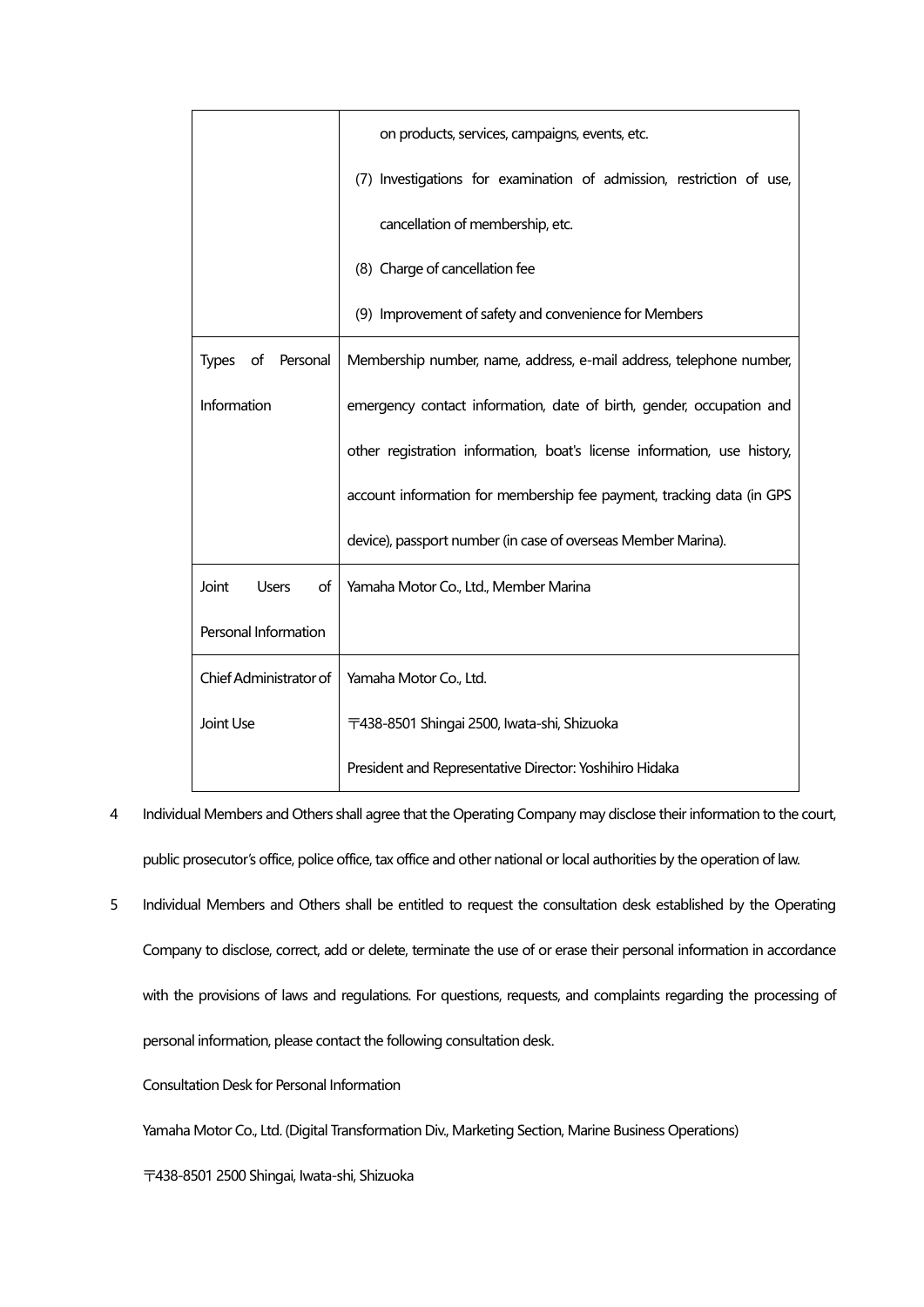E-MAIL sea-style@yamaha-motor.co.jp

6 In addition, the Operating Company shall process personal information in accordance with the Privacy Policy https://global.yamaha-motor.com/jp/privacy/jp/[\(Link\)](https://global.yamaha-motor.com/jp/privacy/jp/), and Individual Members and Others shall agree to the content thereof.

Article 31 (Procedures for Updating Registered Information)

- 1 The Members shall guarantee that the information provided in the application form for membership and other information reported to the Operating Company is correct, and the Operating Company shall not be liable for any damages suffered by the Members or any third party due to inaccuracy of such information.
- 2 In the event of any change in the registered information, such as the name and address, the Members shall promptly update the information in accordance with the prescribed procedure.
- 3 Notice from the Operating Company to the Members shall be deemed to have been made when the notice is sent to the contact address provided by the Members. In the event the notice from the Operating Company is not received due to a reason attributable to the Members, such as failure to update their information in accordance with the prescribed procedure set forth in the preceding paragraph, the notice shall be deemed to have arrived at the time when it should normally have arrived.

Article 32 (Abolition of Club)

- 1 The Operating Company shall be entitled to abolish the Club in the event of any impediment to the operation of the Club due to unavoidable circumstances such as natural disaster, enactment, revision or abolition of laws, regulations or administrative guidance, sudden changes in social and economic conditions, or a significant decrease in the number of Members.
- 2 In the event of the preceding paragraph, the Members shall not make any claim for compensation or objection against the Operating Company.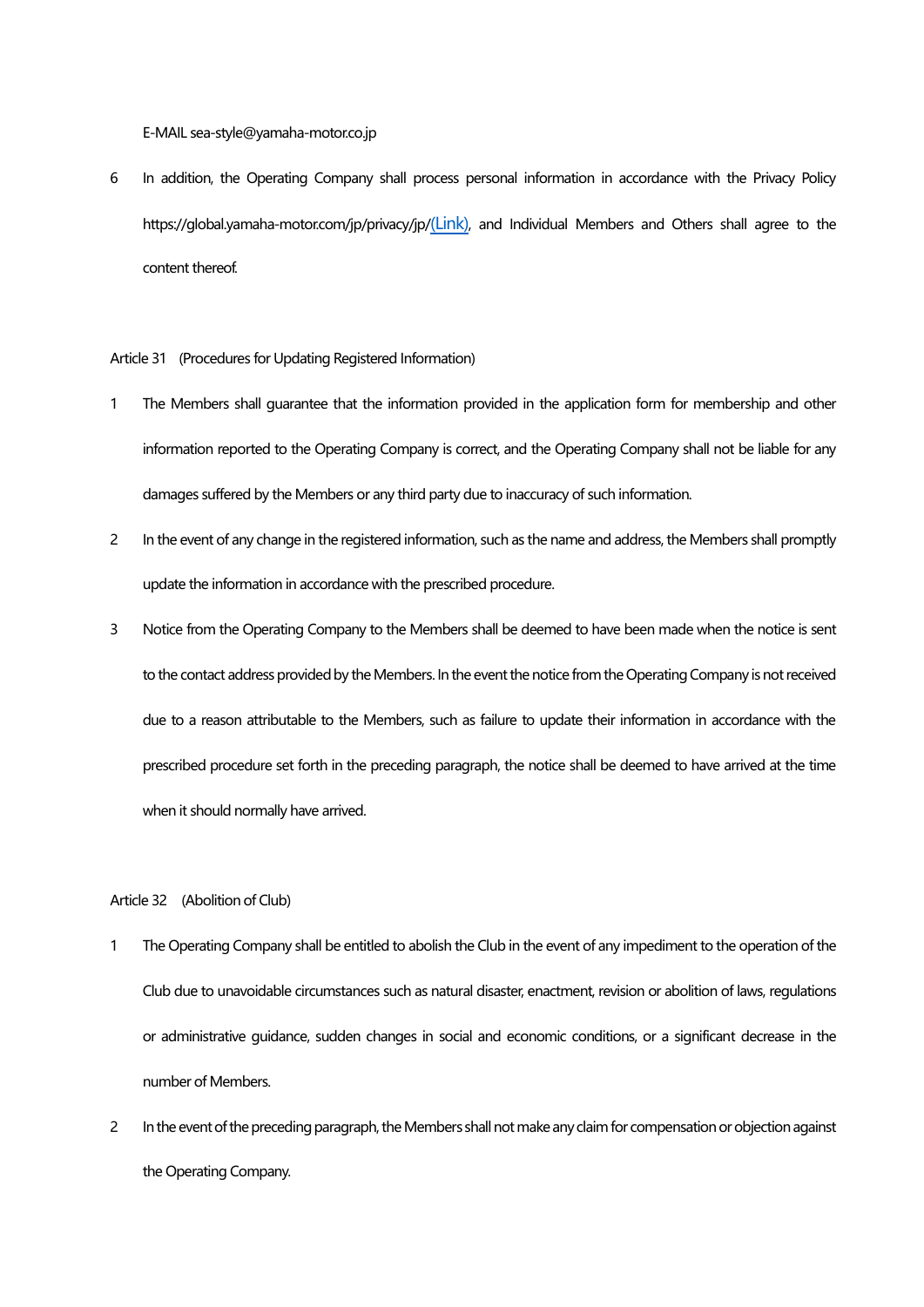- 3 Notwithstanding the preceding paragraph, in the event of Paragraph 1, the Operating Company shall compensate the Members for the amount of membership fee multiplying by the percentage designated by the Operating Company; provided, however, that this shall not apply where one (1) year has passed from the date of admission to the membership.
- 4 The Operating Company shall give prior notice to the Members at least six (6) months prior to the abolition of the Club, except in unavoidable circumstances such as a disaster.

## Article 33 (Effects of Abolition of Club)

- 1 In the event that the Operating Company abolishes the Club, the Members shall automatically lose the membership and the membership fee paid shall be settled on a monthly pro rata basis and shall be refunded without interest.
- 2 Except for the compensation stipulated in Paragraph 3 of the preceding Article and the refund of membership fee stipulated in the preceding paragraph, Members shall not make any monetary claim whatsoever against the Operating Company.

## Article 34 (Amendment of Terms and Conditions)

The Operating Company may change these Terms and Conditions at any time by giving notice of the amended Terms and Conditions on the website of the Club or in a manner prescribed by the Operating Company, and the amended Terms and Conditions shall be effective for all Members.

#### CHAPTER 5 SEA-STYLE LIGHT

Article 35 (Name)

The Club organizes the YAMAHA Marine Club Sea-Style Light (hereinafter referred to as the "Light") as a subordinate organization.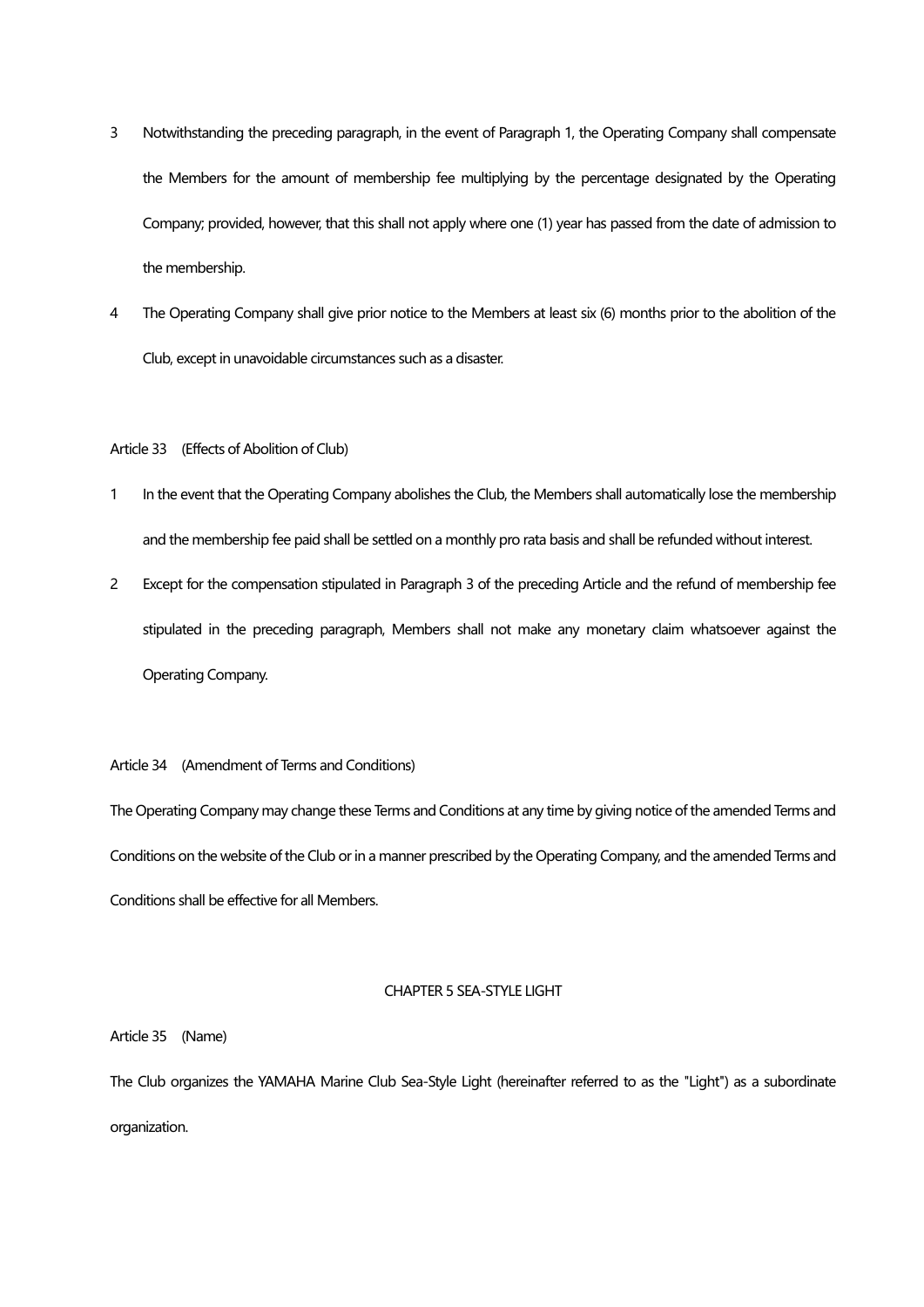## Article 36 (Types of Members)

Light Members shall consist only of Individual Members and members of Corporate Members who use the Boats with the qualification to Sea-Style Light; provided, however, that the Operating Company may add, change, or abolish any type of Light Members.

Article 37 (Provisions on Replacement of Terms)

The provisions concerning Individual Members in Chapters 1 to 4 of these Terms and Conditions shall apply to Light Members, except for the following.

- (1) Notwithstanding Paragraph 1 of Article 5, Light Members shall be 18 years old or older.
- (2) Notwithstanding Paragraph 1 of Article 6, an individual who wishes to join Light shall remit the membership application fee to the account of the financial institution designated by the Operating Company and submit the prescribed membership application form to the Operating Company with a certificate of remittance and other documents designated by the Operating Company.
- (3) Notwithstanding Article 10, the membership term for Individual Light Member shall be two (2) years from the day of acquisition of membership.
- (4) Notwithstanding Paragraph 1 of Article 16, the Operating Company shall issue one (1) Light membership card to each Light Member.
- (5) Notwithstanding Paragraph 3 of Article 18, only Light Members who are 18 years old or older may use the Boats pursuant to Paragraph 1 of Article 18.
- (6) Notwithstanding Paragraph 2 of Article 19, when using the Boats, Light Members shall carry their membership card and present it to the staff of Member Marina.
- (7)When using the Boats, the Light Members shall be accompanied by a captain designated by the Member Marina, and the Light Members shall not operate the Boats, and shall follow the instructions of the captain on board.
- (8) In addition to the foregoing, the Operating Company and the Member Marina may separately stipulate rules related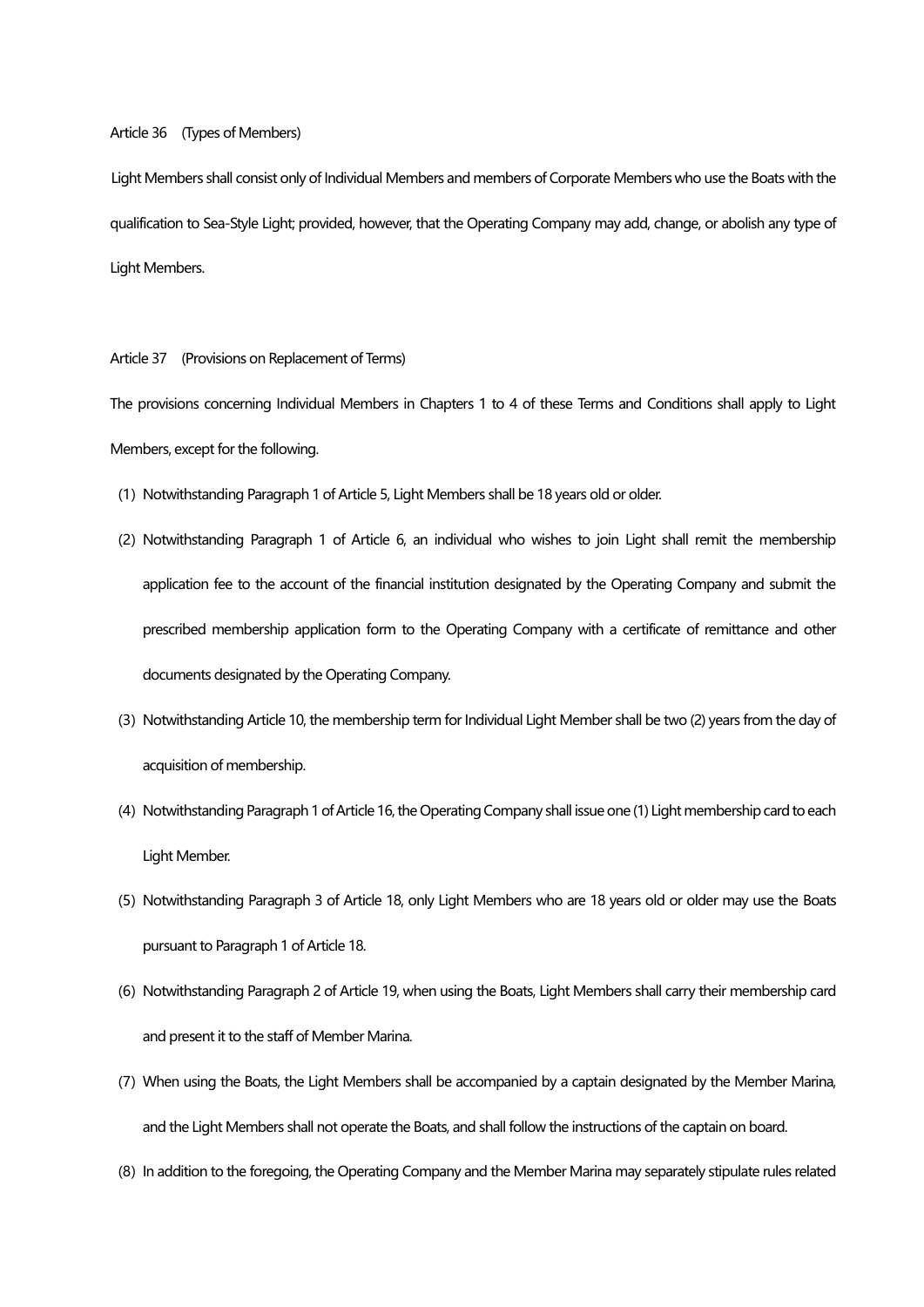to the Light Members' use of the Boats, and the Light Members shall comply with such rules.

### CHAPTER 6 SEA-STYLE JET

Article 38 (Name)

The Club organizes the YAMAHA Marine Club Sea-Style Jet (hereinafter referred to as the "Jet") as a subordinate organization.

#### Article 39 (Types of Members)

Jet Members shall consist solely of individual members (hereinafter referred to as "Jet Members"); provided, however, that the Operating Company may add, change or abolish any type of Jet Members.

#### Article 40 (Provisions on Replacement of Terms)

The provisions concerning Individual Members in Chapters 1 to 4 of these Terms and Conditions shall apply to Jet Members, except for the following.

- (1) Notwithstanding Paragraph 1 of Article 6, an individual who wishes to join Jet shall remit the membership application fee to the account of the financial institution designated by the Operating Company and submit the prescribed membership application form to the Operating Company with a certificate of remittance, a copy of the Permit of Special Boat's Operator and other documents designated by the Operating Company.
- (2) Notwithstanding Paragraph 1 Article 16, the Operating Company shall issue one (1) Jet membership card to the Jet Member.
- (3) Notwithstanding Paragraph 2 of Article 19, when using the Boats, Jet Members shall carry their membership card and Permit of Special Boat's Operator and present them to the staff of the Member Marina.
- (4) In addition to the foregoing, the Operating Company and the Member Marina may separately stipulate rules related to the Jet Members' use of the Boats, and the Jet Members shall comply with such rules.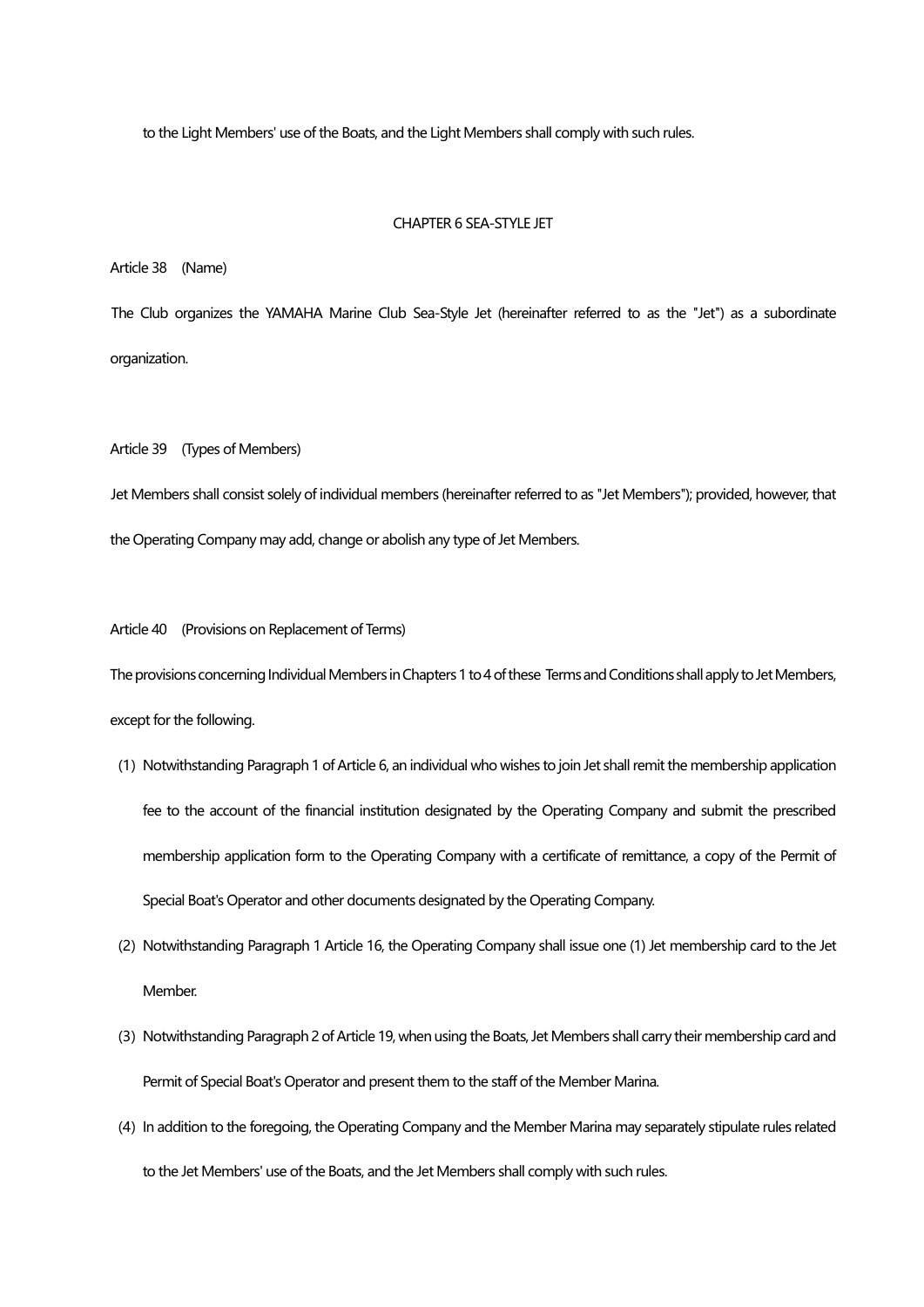Supplementary Provisions (Terms and Conditions of FY2006)

These Terms and Conditions shall become effective as of April 1, 2006.

Supplementary Provisions (Amendment of FY 2010)

Amendment of these Terms and Conditions as of April 1, 2010 (addition to and amendment of Chapter 5) shall become

effective as of April 1, 2010.

Supplementary Provisions (Amendment of FY 2013)

Amendment of these Terms and Conditions as of March 1, 2013 (addition to and amendment of Chapter 7) shall become effective as of March 1, 2013.

Supplementary Provisions (Amendment of FY 2016)

Amendment of these Terms and Conditions as of July 1, 2016 (addition of the Family Membership system, etc.) shall become effective as of July 1, 2016.

Supplementary Provisions (Amendment of FY 2017)

Amendment of these Terms and Conditions as of May 5, 2017 (processing of personal information, etc.) shall become effective as of May 5, 2017.

Supplementary Provisions (Amendment of FY 2018)

Amendment of these Terms and Conditions as of March 1, 2018 (amendment of Corporate Member and addition of

Group Member, etc.) shall become effective as of March 1, 2018.

Supplementary Provisions (Amendment of FY 2019)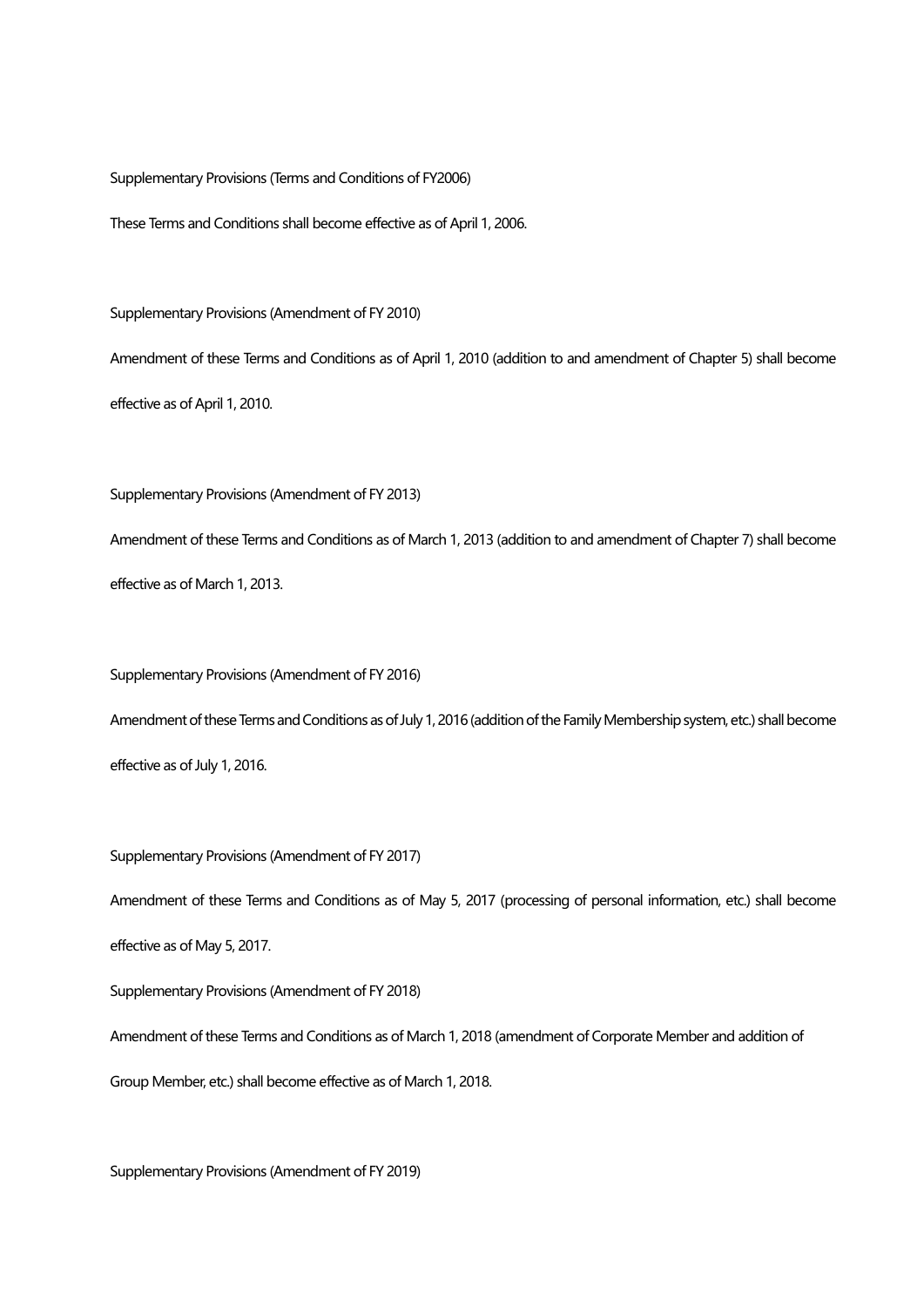Amendment of these Terms and Conditions as of March 1, 2019 (addition of Corporate Members (Sea-Style Light Course), etc.) shall be effective as of March 1, 2019.

Supplementary Provisions (Amendment of FY 2020)

Amendment of these Terms and Conditions as of December 1, 2020 (addition of charge of cancellation fee and Points Service, etc.) shall be effective as of December 1, 2020.

Supplementary Provisions (Amendment of FY 2022)

Amendment of these Terms and Conditions as of April 1, 2022 (amendment and addition of use of boats, etc., accident responsibilities and processing of personal information, etc.) shall be effective as of April 1, 2022.

<Detailed Regulations of Restrictions on Use>

1. Use against public order and morals or use for commercial purposes is prohibited.

2. As exposure of tattoos (including fashion tattoos) may be denied, tattoos shall be covered at places where other customers are present, such as the premise of marina.

3. Use by members of anti-social organizations such as organized crime groups or related persons is prohibited.

4. Operation of boats, etc. by anyone other than the Members is prohibited. Only those who are 18 years old or older, holding a Permit of Boat's Operator of Second Class (within 5 miles from shore) or of a higher class or a Permit of Special Boat's Operator and have received training provided by the Member Marina designated by the Operating Company may operate the Boats. Light Members, whether holding a boating license or not, shall not operate the Boats. The instructions of the captain of the Member Marina shall be followed. The insurance does not apply to the damages caused to the Operating Company, Member Marina or any other third party when the damages are caused by the following acts of the Members or the directors, employees or members of Corporate Members who used the Boats, and their Companions: